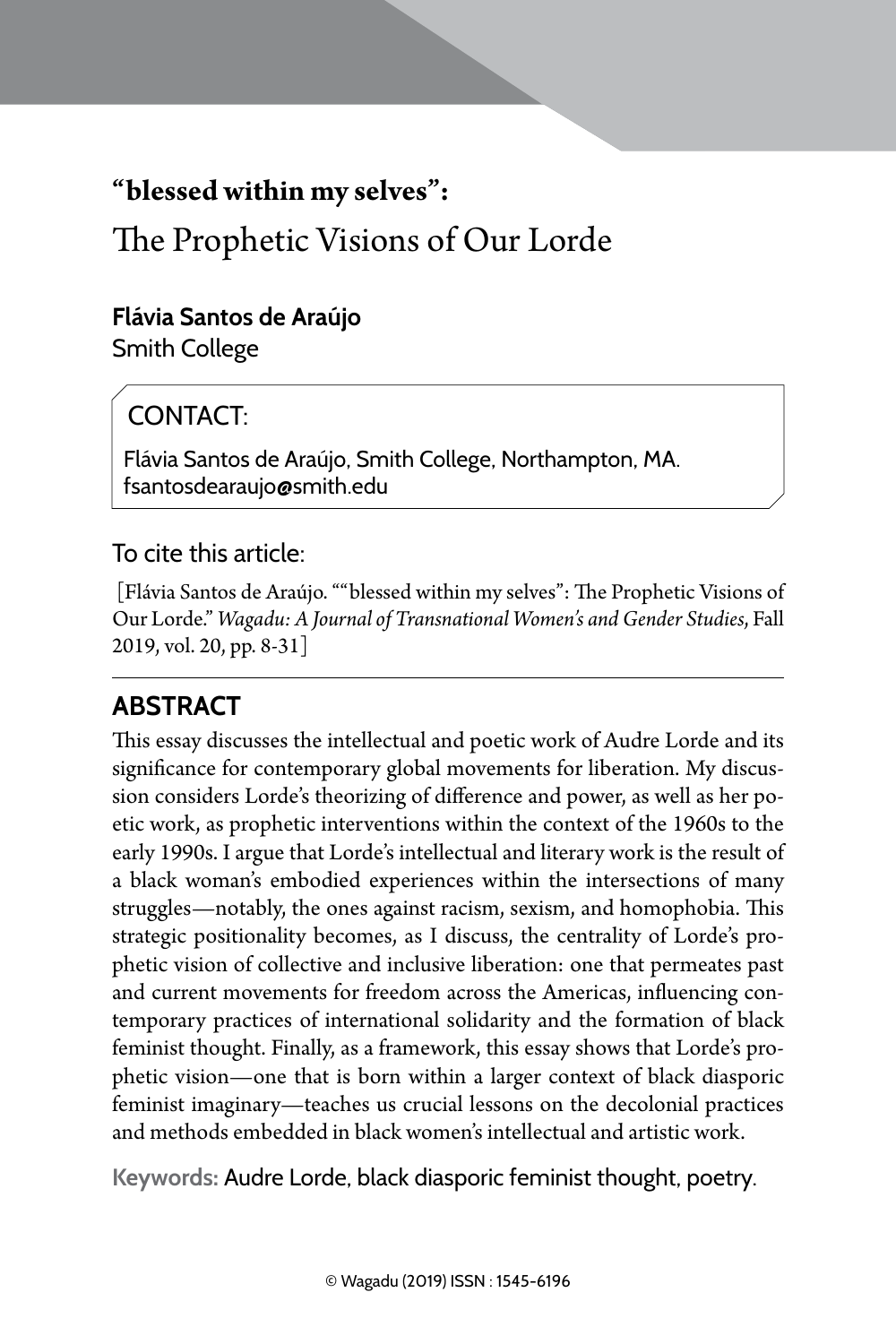I am not free while any woman is unfree, even when her shackles are very different from my own. And I am not free as long as one person of Color remains chained. Nor is any one of you.

*- Audre Lorde*

In the evening of March 14, 2018, as I worked in my home office in New England, Facebook notified me of a live streaming event. It was Rio de Janeiro's council member and human rights activist, Marielle Franco, leading a panel discussion titled "Jovens Negras Movendo as Estruturas" ("Young Black Women Changing Power Structures"). As an elected politician with a radical democratic and feminist agenda, Marielle Franco represented for many (including me) a voice of hope; a voice of denunciation of the atrocities committed by state-sanctioned forces against black and poor people in the *favelas*. I was gladly distracted from my writing into watching that amazing panel. Toward the end of the discussion, Franco chose to conclude by reading the quote in the epigraph from Audre Lorde's "The Uses of Anger: Women Responding to Racism" (2007e, p.132). I turned off my computer, knowing Lorde's prophetic words, reverberating through Franco's lips, announced new days for Brasil—a renewed leadership of black women in the political scenario and their ancestral desire for justice. The next day, I woke up to the news that Marielle Franco had been brutally assassinated later that night in her car, as she was being taken home by her driver Anderson Gomes, also murdered, in what appears to be a planned attack in the streets of Rio (Araújo, 2018, p. 207-11).

For the next several days, I grieved and angered for the injustice of Franco's assassination, with thousands of people in Brazil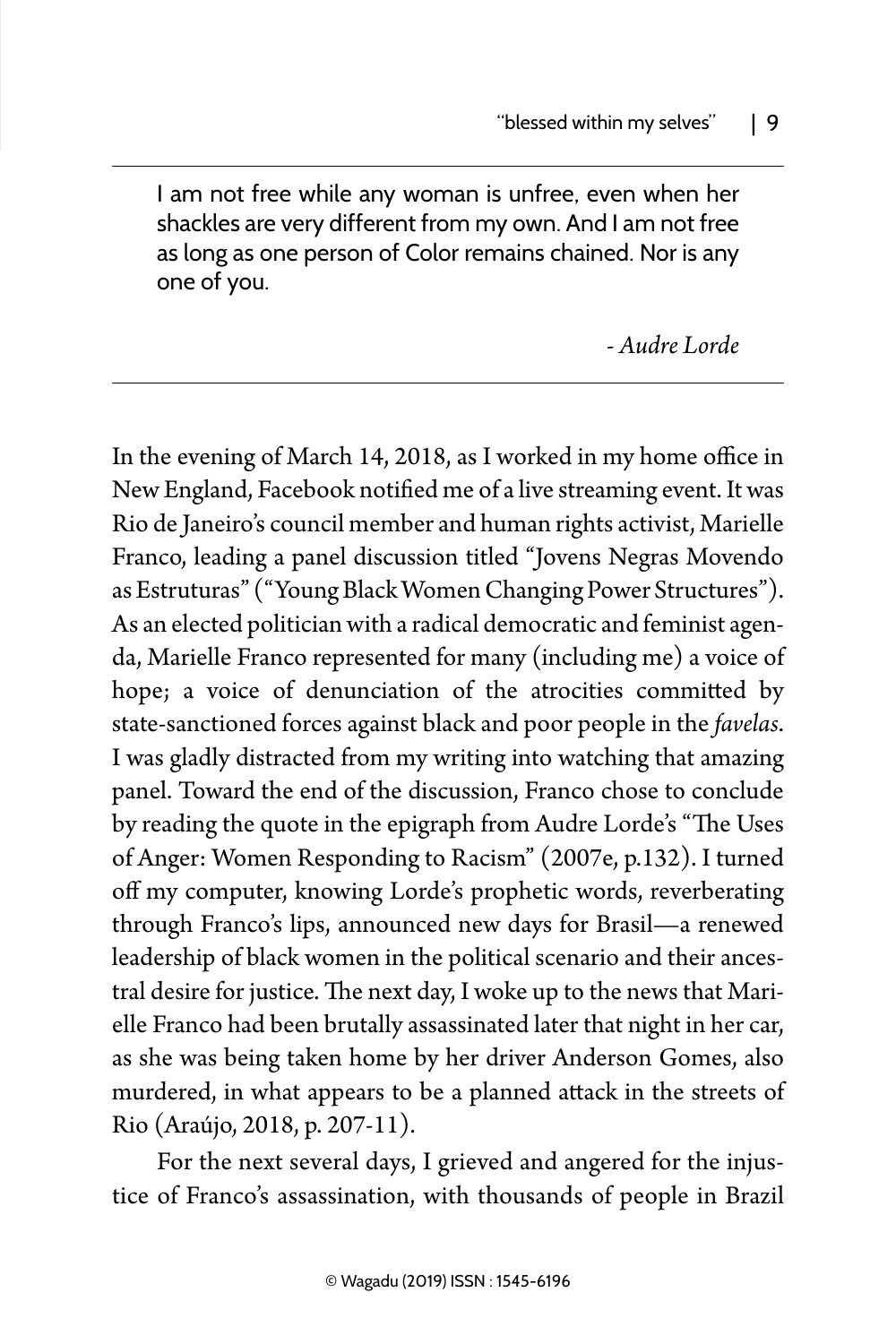#### 10 | Flávia Santos de Araújo

and all over the world (Caldwell et al., 2018). I also dove into a deep reflection upon the significance of that event for the struggle for liberation, as well as the connections between Franco's political trajectory and Lorde's radicalism. Without a doubt, Franco was a threat to many powerful, violent, and corrupt factions. Her investigations of human rights violations perpetrated in the *favelas* of Rio de Janeiro resulted in strong indications of the involvement of sectors of the state and federal political leadership and corporative interests with criminal affairs. It is now revealed that the threats to her safety were mounting. But Franco was not afraid. Lorde's words, re-signified by Franco in what would be her last public appearance, signaled the force of a liberatory message across national boundaries, contexts, and realities. This essay follows the impulse of my reflections on the legacy of the radical work of black women activists, intellectuals, and artists for the global movement for human rights. I also write this essay during the days that followed the controversial decision of the Birmingham Civil Rights Institute to rescind its decision to honor Angela Davis with the Fred Shuttlesworth Human Rights Award, reportedly due to her activism for Palestinian rights. The Institute rescinded the award days after the Birmingham Holocaust Education Center sent a letter urging the board to reconsider honoring Davis due to her support of the Boycott, Divestment and Sanctions. The Institute's decision has sparked an open and public conversation about the global solidarity movements for human rights, and the notion of the "indivisibility of justice," as Davis herself highlighted in her response to the Institute's decision (Davis, 2019).

In this essay, I want to offer an analysis of Lorde's prophetic intervention and transnational legacy. I establish that Lorde's intellectual and literary work is the result of a black woman's embodied experiences within the intersections of many struggles—notably, the ones against racism, sexism, and homophobia. As such, the ma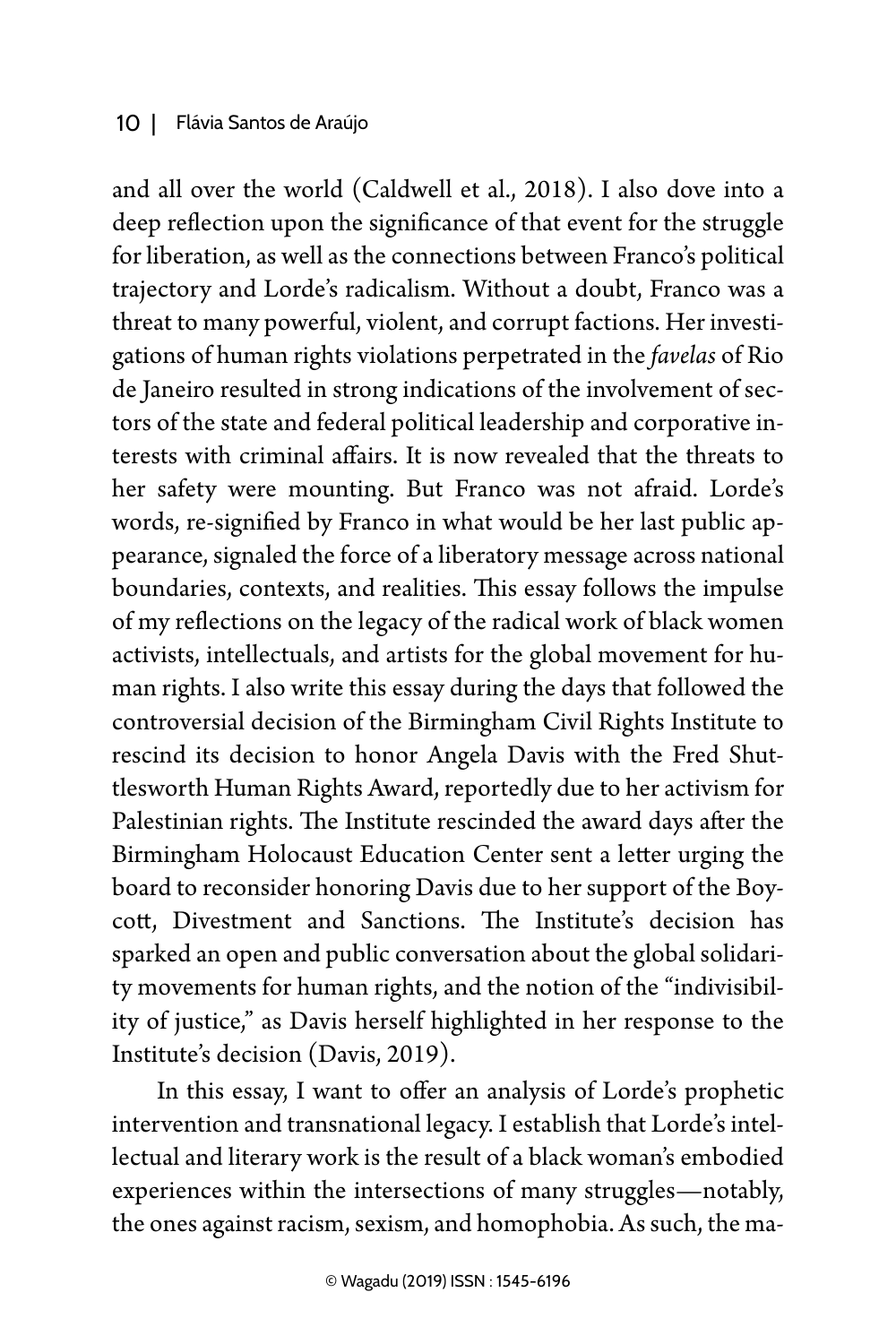teriality of that embodiment allowed Lorde to navigate across geopolitical spaces as a "sister outsider," embracing the contradictions, vulnerability, and strength of a multi-faceted self. This strategic positionality becomes, I argue, the centrality of Lorde's prophetic vision of collective and inclusive liberation: one that permeates past and current movements, influencing and shaping the work of those who, like Marielle Franco, desire and fight for the right of being their whole selves in the world. Much has been already said about Lorde's legacy in shaping black feminist theoretical frameworks, particularly in regard to her conceptualization of difference in her essays, speeches, and activist work. However, Lorde's poetry continues to be regarded as a matter for literary analysis only, and rarely as an integral part of her theoretical/intellectual framework. I want to highlight Lorde's use of language—both in her literary and non-fictional work—as an exercise of the erotic force, as she defined it: in its capacity to allow for an exploration of deepest sources of knowledge within the self. In that exercise, Lorde has created a philosophical understanding of wholeness which centers the experiences of black women and women of color—one that embraces the very complexities these experiences highlight. It is precisely this philosophical understanding, I argue, that made it possible for Lorde's framework to become so powerful across different diasporic formations.

## At the Crossroads: Audre Lorde and the Notion of Intersectionality

In 1977, Audre Lorde addressed a captivated audience at the Modern Language Association's "Lesbian and Literature" panel in Chicago, Illinois. The address was later published as one of the essays in *Sister Outsider*, titled "The Transformation of Silence into Language and Action," and it highlighted Lorde's examination of what it means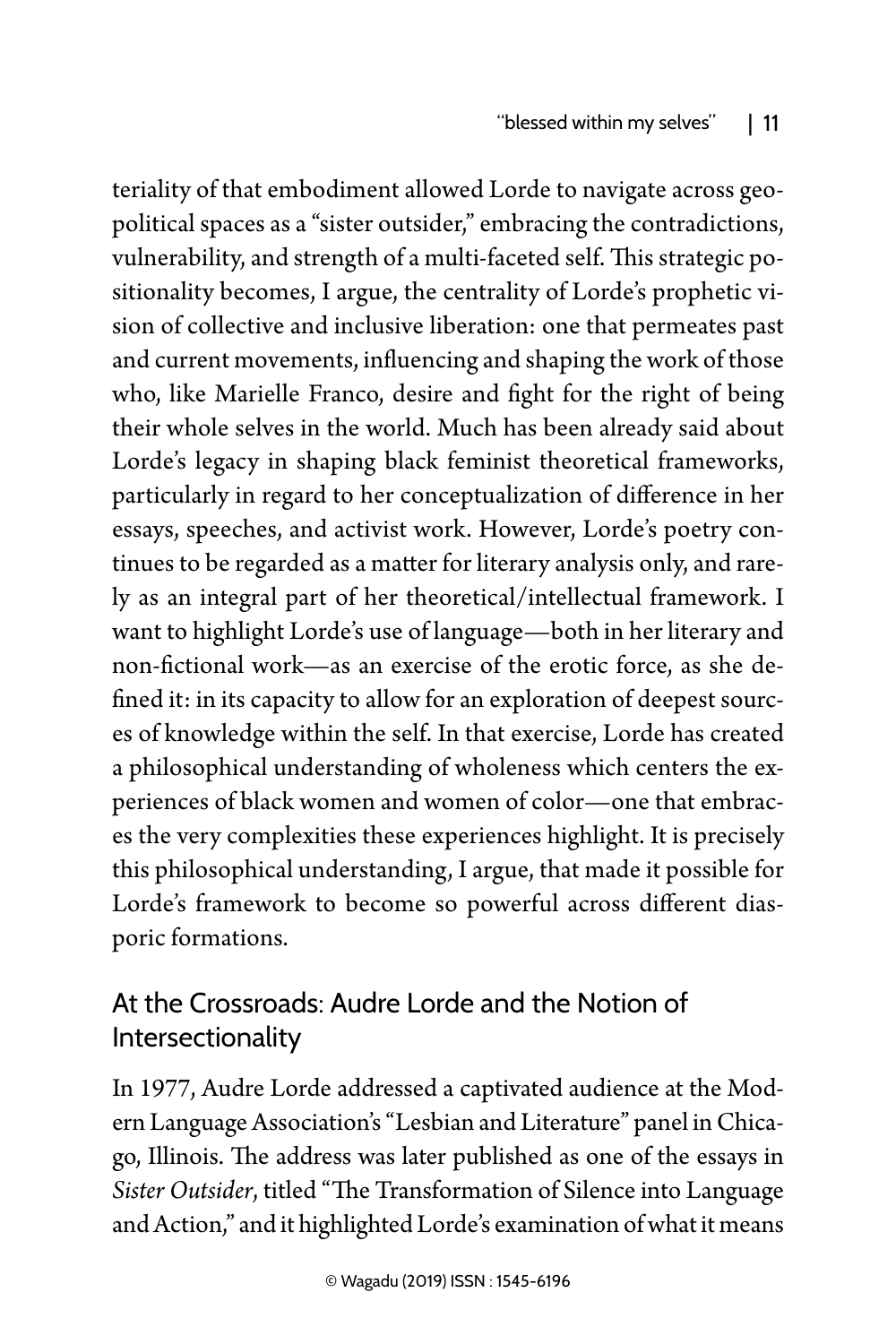#### 12 | Flávia Santos de Araújo

to have a commitment to the powerful use of language to break the silences that immobilize us. In that address, Lorde positioned herself in all her multiplicity:

Perhaps for some of you here today, I am the face of one of your fears. Because I am a woman, because I am black, because I am myself, a black woman warrior poet doing my work, come to ask you, are you doing yours? (2007b, p. 41)

The fact that Lorde consistently self-defined as a "black woman warrior poet"-sometimes adding the words "lesbian," "mother," "teacher" to the sequence—is a personal stance of articulating the many parts of her identity, linking all of them to a broader African diasporic foreground. It is also a political stance to affirm that these many layers are inseparable from her sense of wholeness, her politics, and her poetics. In several of Lorde's interviews, speeches, and essays, she emphasized her multi-faceted self as a double-strategic move: it placed her own "self" in a dialogic relationship with those located in different positions of power; and, it freed an ostracized, stigmatized, silenced, multiple "self" from the margins to the center of her intellectual and artistic work. This way of positioning oneself in the world is, for instance, what the black feminists who wrote the Combahee River Collective statement in 1977 called "identity politics" (1979, p. 7). In regard to Lorde's vision, the recognition of her own right to be in her fully embodied "self " corresponds to the type of radical politics the Combahee River Collective had crafted in the 1970s—one that would forever leave its mark in contemporary feminist theory. Even though Lorde rejected the idea that she wrote theory, her conceptualization of difference and power; her understanding of a wholistic form of liberation; and her black feminist diasporic framework are definite contributions to the formation of black feminist thought.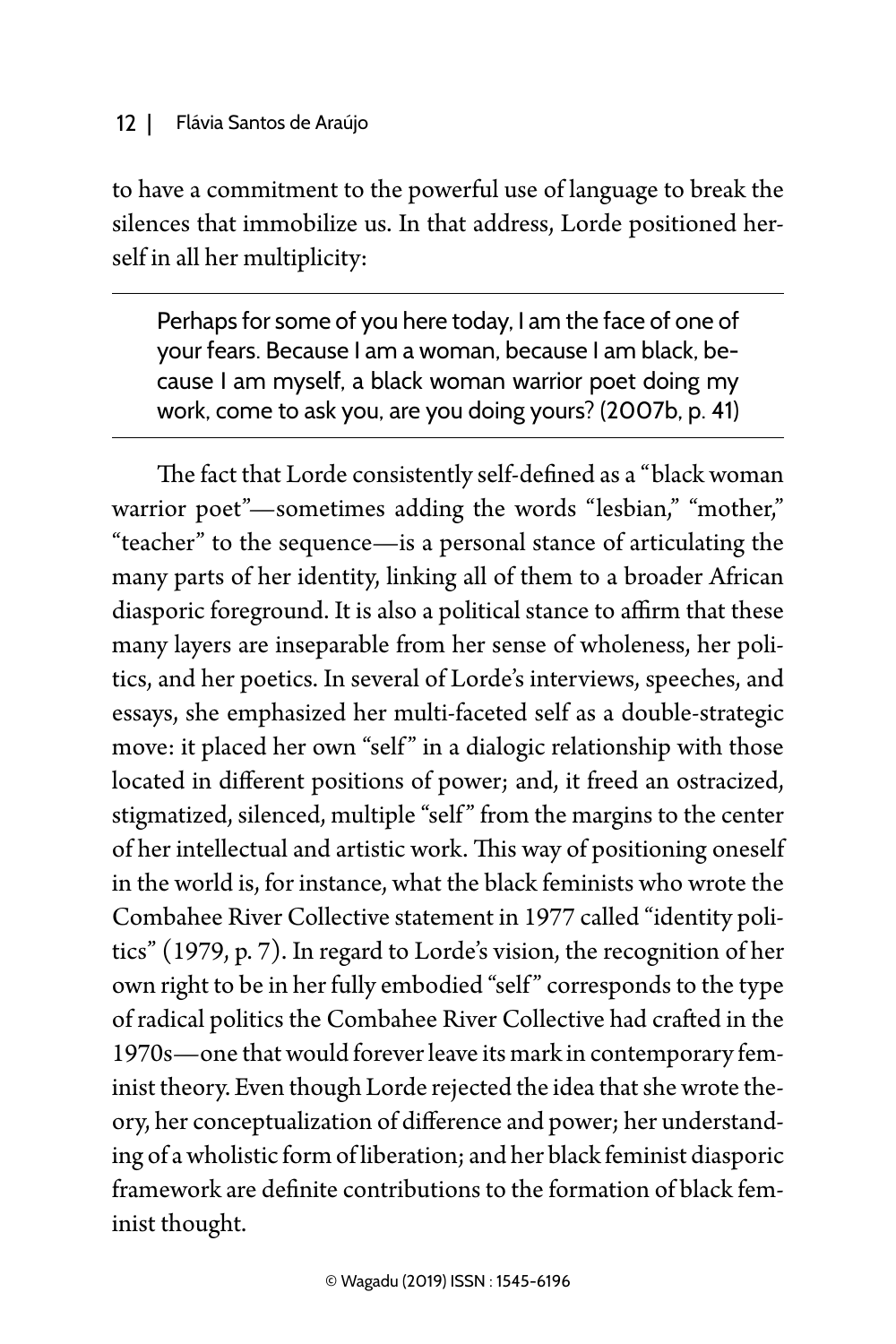The "warrior poet" navigated various political and artistic spaces throughout her dynamic and productive life, embodying an identity politics that was at times controversial—and always an expression of the poet's vision of justice and freedom. Her passion fueled her work as it fueled her personal life. Ultimately, her passion nurtured her survival against oppression and against cancer, enabling her to become one of the most prolific black writers in the U.S. of the late twentieth century. As such, Lorde built alliances with multiple social, political and artistic movements and organizations between the 1960s and the early 1990s: the Black Arts/Black Power Movement; the women's and LGBTQ movements; the anti-apartheid sisterhood in South Africa; the anti-colonialist and anti-militarization movements in the Caribbean; the Afro-German women's coalition; the Kitchen Table Women of Color Press enterprise just to name a few. An avid writer, Lorde kept a relentless writing routine that included poetry, speeches, essays, and an engaged correspondence with collaborators, colleagues, and close friends. Lorde's vast correspondence collection housed at the Spelman College archives of the Women's Research & Resource Center documents her engagement with well-known black women intellectuals of the time such as Pat Parker, June Jordan, Gloria Joseph, Barbara Smith, and Cheryl Clarke (Betsch & Sheftall, 2014). These epistolary conversations often mirrored essays that would later be published in different versions, even though many still remain as unpublished drafts. Julie R. Enszer (2018) has recently edited a book that gathers the correspondence exchanged between Audre Lorde and Pat Parker over the course of fifteen years. That exchange illustrates how Lorde and Parker were invested in supporting an intersecting vision of black feminist and black lesbian feminist future through community and the literature they were trying to create.

During my visit to Spelman College's archives, I had the opportunity to identify how Lorde strategized to build coalitions in order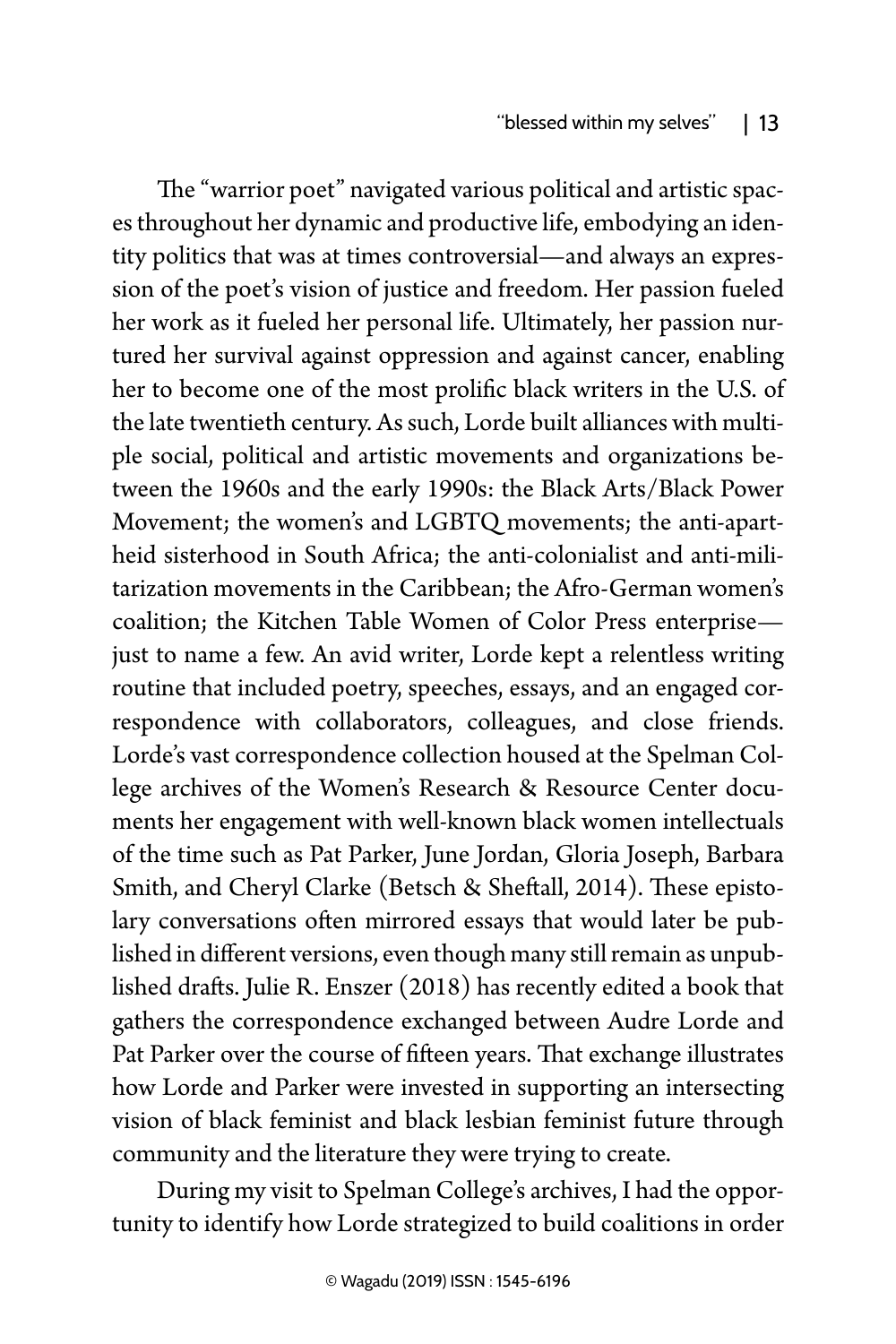#### 14 | Flávia Santos de Araújo

to address controversial issues which, for her, had to be part of social agendas more broadly. As she made her way into the black literary circles in New York in the 1960s, Lorde remarked the resistance she felt from those she sarcastically called "the black establishment writers." In a letter to Gloria Joseph on January 11, 1978, Lorde reflects upon the beginning of her career as a writer:

The fact that I lived in the Village and slept with women (both common knowledge) AND wasn't bothered by either of these facts, or didn't consider them shameful, earned me a position of pariah among the black establishment writers. And that pre-dated my finding my genuine poetic voice (SL, ALC, Box 2).

Despite that "position of pariah"—or maybe because of that— Lorde persisted to affirm her place as a black, woman, warrior poet, carving out her status as a "sister outsider". As such, she collaborated with Langston Hughes, publishing one of her first poems in his edited volume *New Negro Poets* in 1962*.* Her career, as much as her "outsiderness," is consolidated in the 1970s after the publication of her first two poetry anthologies *The First Cities* (1968) by Poets Press, and *Cables to Rage* (1970) by Broadside Press, a pioneering Black Arts publishing company of leading U.S. black writers, run by Dudley Randall at the time. Randall, then, becomes one of the few black publishers who Lorde recognized as a literary ally at the time. Despite his patronage, in an interview with Adrienne Rich in 1979, Lorde told the story of how her piece entitled "Love Poem" (later published in the 1973 anthology *From a Land Where Other People Live*) was vetoed by Broadside Press for being explicitly about a relationship between two women lovers (Hall, 2004, p. 60-62). In the same interview, Lorde expressed how she felt about the ways in which homophobia played out in the black community: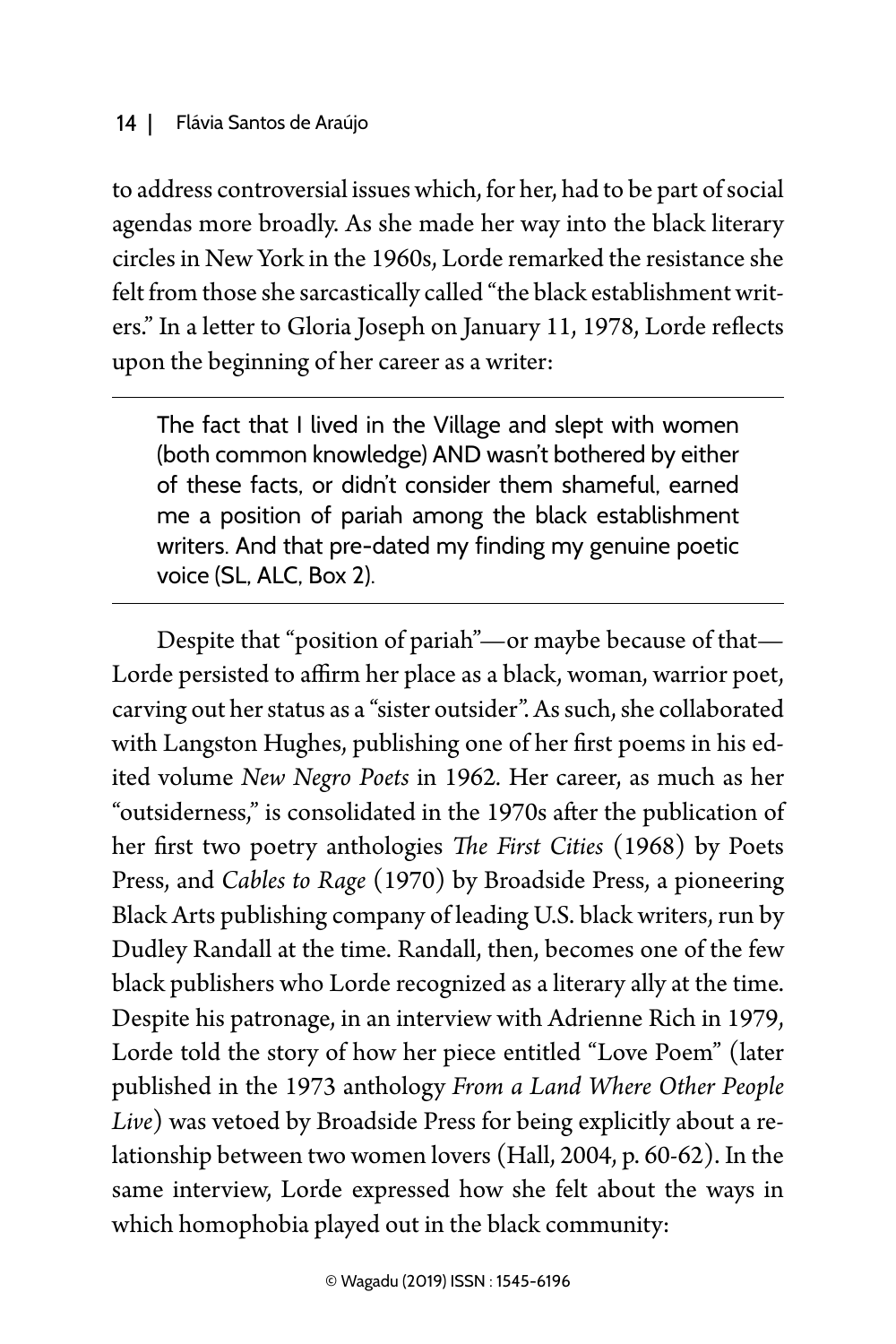I was always feeling my back against the wall, because as bad as it is now, the idea of open lesbianism in the black community—I mean, we've moved miles in a very short time…But in the early seventies it was totally horrible (Hall, 2004, p. 61).

The 1970s marks a period in which black cultural nationalism becomes a strong ideology in the arts and politics of the black movement in the U.S.— an ideology that defined gays and lesbians as threatening outsiders of the black community. In her examination of the Black Power movement era, Cheryl Clarke (1983) criticizes the inability of the "black male intellectuals and politicos" of the time to expand their analytical and revolutionary framework (p. 197). The "failure to transform" on the part of the black intelligentsia resided, according to Clarke, in a failure to examine their own political vision and the ways that vision may have supported the "designs" of "the custodians of white male privilege" the movement wanted to defy (p. 197). In the background of the black liberation struggle, the Black Power (male) intellectuals, Clarke highlights, exhibited in their discourse and praxis "the homophobia of the patriarchal slavemasters" (p. 198).

It is within and against this ideological background described by Cheryl Clarke that Lorde relentlessly positioned herself as a black-woman-lesbian-warrior-poet. From that intersectional position, Lorde theorized about difference and sexual politics and their relationship with women's struggle for survival and liberation. Locating oneself at those crossroads brought a feeling of isolation, at times, that for Lorde was shared among black women writers confronting sexism and homophobia from within the circle. In another portion of her letter to Gloria Joseph, Lorde talked about the mechanisms of invisibility and isolation black women writers faced during the black literary movement of the 1960s: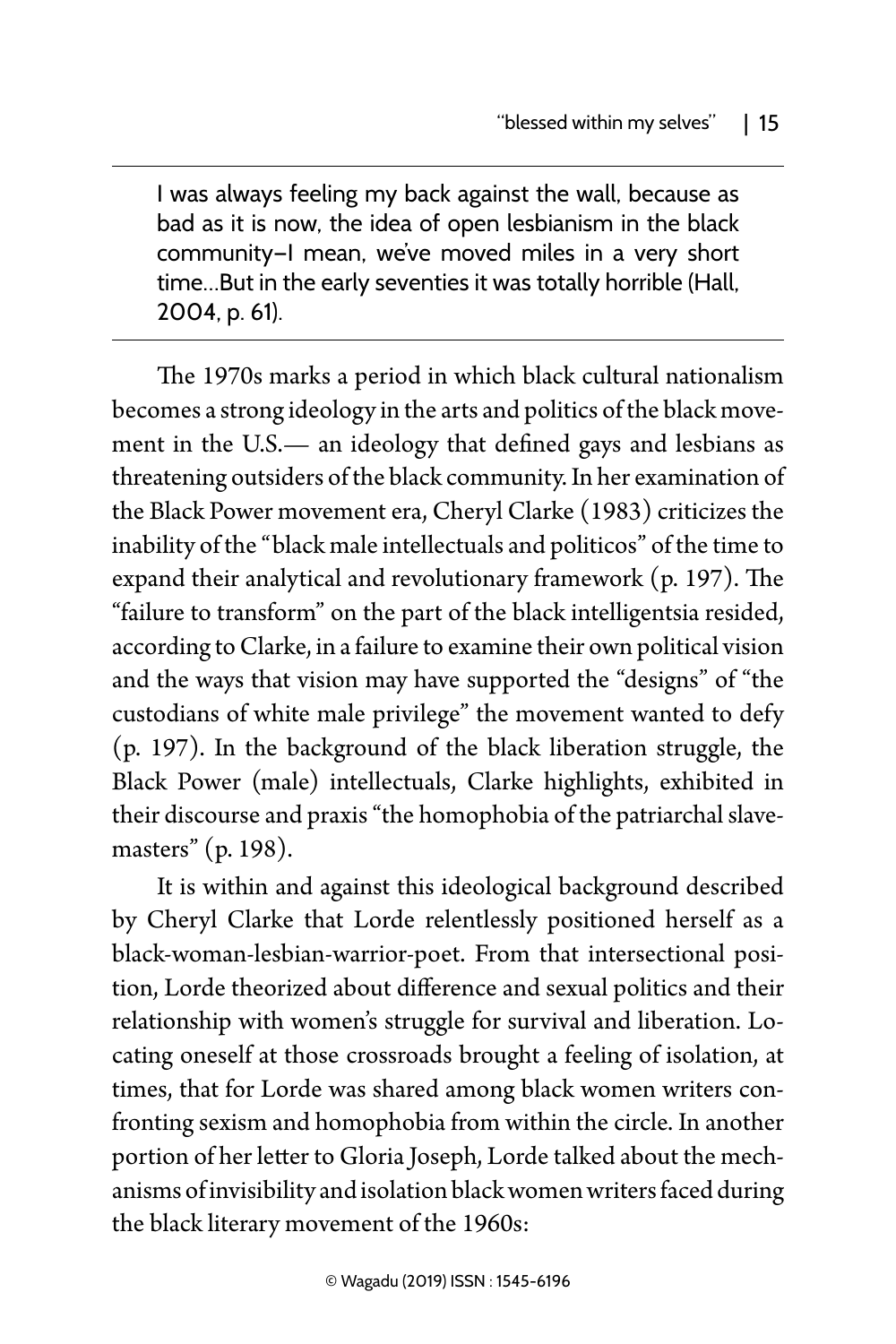The frightful isolation of black women who wrote anything else but 'trendy' black poems in the 60s is and will be always a source of pain to me. It is not that the poems were not being written, but that they were not being printed nor read (SL, ALC, Box 2).

In her essay "Learning from the 60s", Lorde's analysis of the black liberation movement did not dismiss the crucial contributions those "vital years" made to the existence of black communities, as well as the possibilities the movement opened up for disenfranchised groups (2007f, p. 136). However, her assessment pushed the boundaries of the dominant ideology informing the movement in order to deconstruct its "monolithic solutions to racism, to sexism, and to homophobia" (2007f, p. 136). Lorde defied the ideological limitations of the 1960s movement and its shortcomings in developing an effective work across differences. Furthermore, Lorde's analysis helped expand the boundaries of solidarity practices, adding a bold critique of the issue of difference and power within black organizations.

In her poem "Between Ourselves" (first published in *The Black Unicorn* in 1978), Lorde gives voice to a poetic subject who faces those challenges and limitations, as she grapples with what solidarity really means for black people. The first stanza of the poem juxtaposes two images—one in the past and the other in the present—by using a shared element of liminal location, as the poetic subject finds herself "walking into rooms." First, the image evokes a room with "one or two black faces," and the poetic subject's desire to seek out those few who looked like her, a desire to break the isolation of being singled-out: "…contact or reassurance or a sign/ I was not alone" (Lorde 1997, p. 223). That past experience is then compared with a present moment at which the poetic subject is "walking into rooms/ full of black faces/ that would destroy me for any difference" (Lorde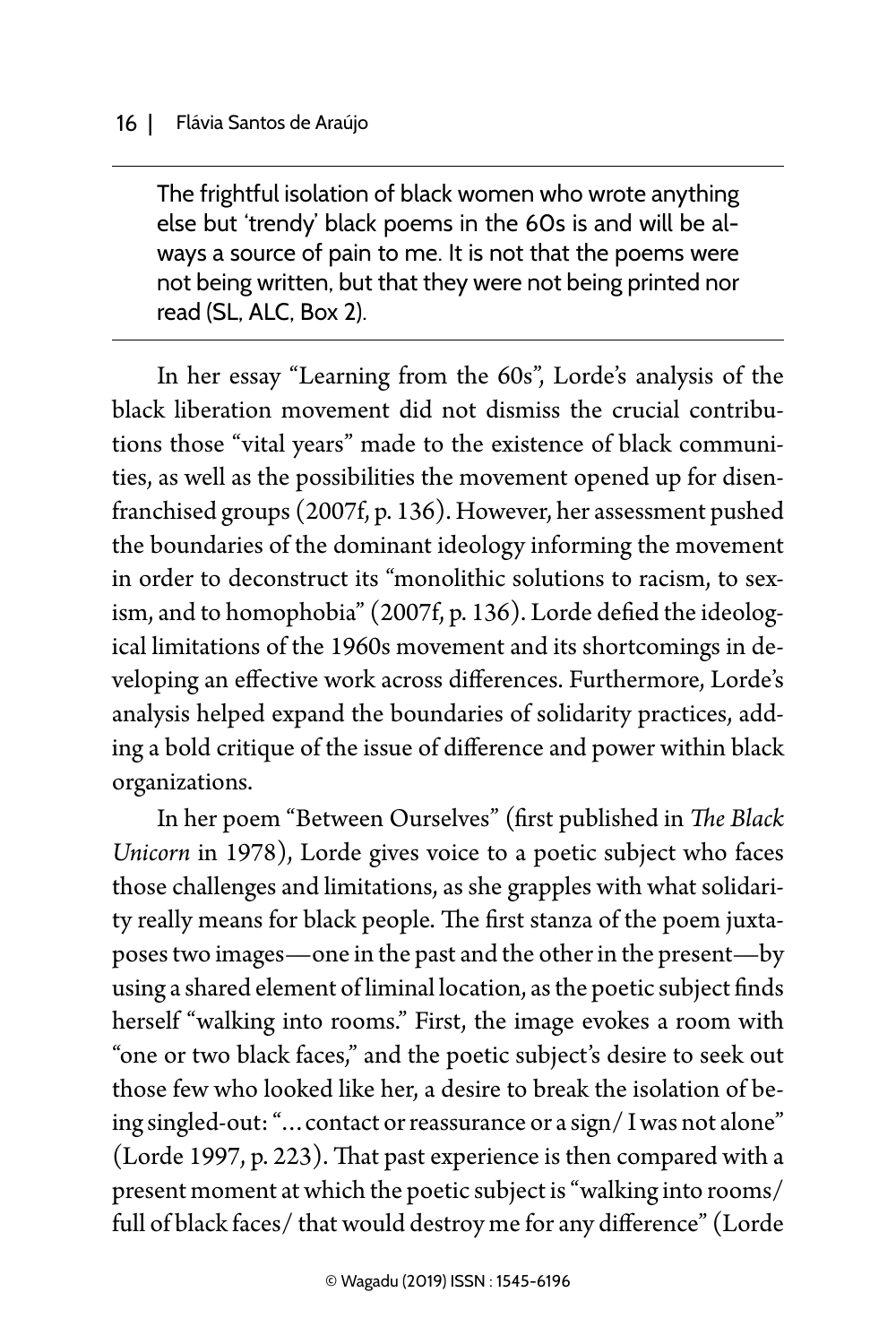1997, p. 223). The juxtaposition of these experiences marks the poetic subject's moment of epiphany—one that illuminates her understanding of herself and of those around her. Lorde's poem complicates the notion of the black community as a trope for racial solidarity, since, for the poetic subject, being one among many other black bodies does not bring a sense of reassurance or belonging. Instead, it emphasizes other elements of difference used to surveil and ostracize her own sense of being.

In realizing the context of surveillance of her body—and the aspects that make that body different—Lorde's poetic subject performs what Sarah J. Cervenak identifies as an "enactment of black female philosophical desire," or a practice of "wandering" (2014, p. 2). Following Cervenak's idea, I want to suggest that Lorde's poetic subject is actively engaged with imagining the possibilities of being "stripped of all pretense" (1997, p. 223). In that philosophical wandering, there is a traffic of inquiries: what principles count for the making of black communities?; how is the notion of black solidarity shaped?; who gets to fit into "the words/ of easy blackness for salvation"? At the liminal space of a room entrance, Lorde positions her poetic subject in a productive philosophical crossroads, both contemplative and restless. Definitely, a prophetic moment: "When you impale me/ upon your lances of narrow blackness/ before you hear my heart speak/ mourn your own borrowed blood/ your own borrowed visions" (Lorde 1997, p. 224). The power of these lines relies on its graphic imagery which invokes impalement as a gesture of punishment for outcasts and traitors. The poetic subject projects the inevitable consequence of grief when our vision of community does not embrace a heart-felt listening practice, a genuine and generous curiosity for mutual understanding. At the crossroads of her philosophical musings, the poetic subject writes her own sense of self, while she rejects being written by others. The poem ends with a crucial reminder: "we each wear many changes inside of our skin"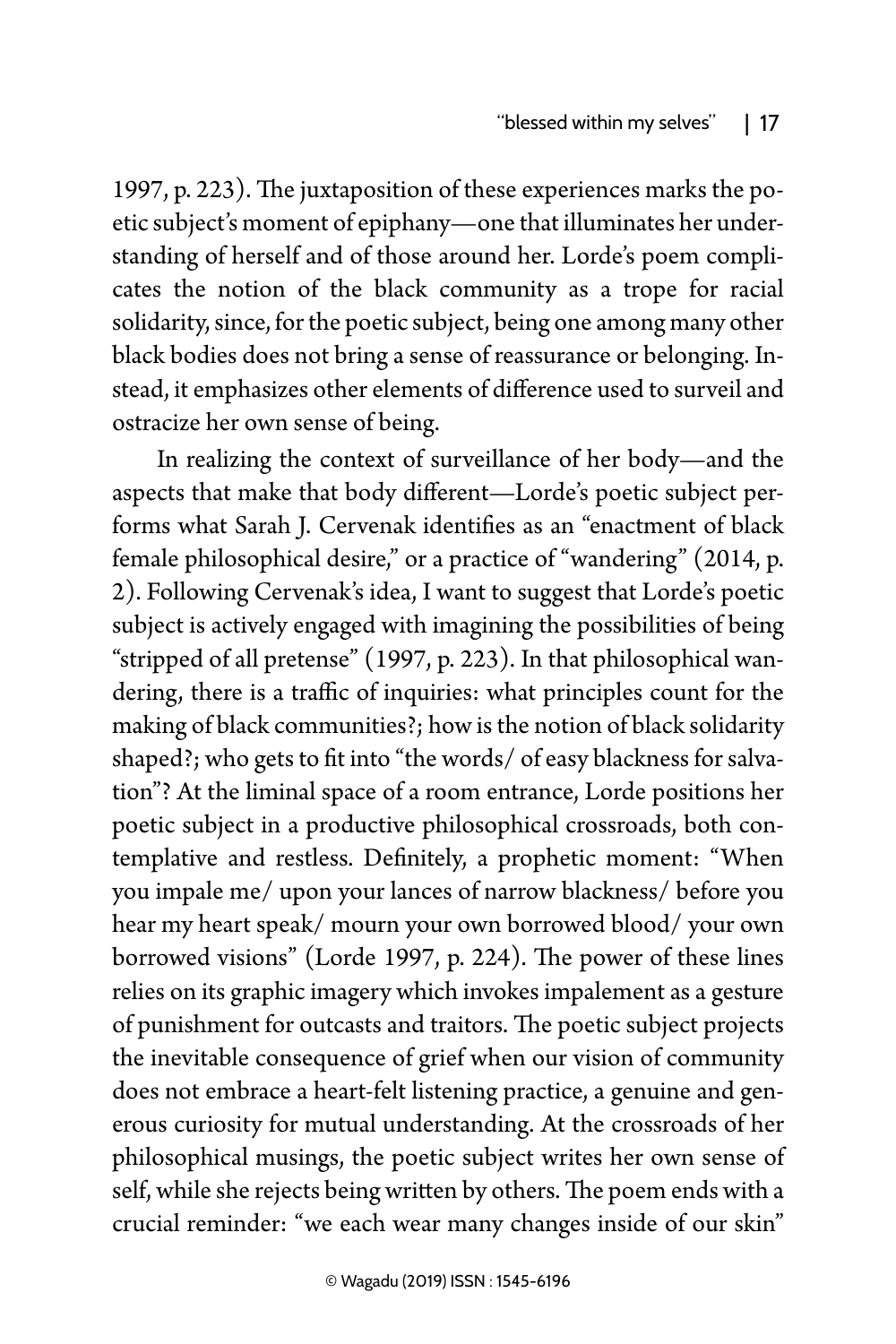(1997, p. 224). It seems that Lorde's poem signals the philosophical trope in African American culture and politics of the "changing same," at the same time it reveals the multi-faceted and endless possibilities of difference each one of us carries.

Drawing from elements of the Yoruba cosmology—in invocations of the orishas Eshu, Orishala, and Shapona—the poem highlights that "our own borrowed visions" and "lances of narrow blackness" should not become the obstacles for learning to work together across differences. The imagery Lorde uses for the poem is based on deities that promote both creation and destruction; bridges and gaps; healing and disease. Lorde's poetic construction signals the complexities of self and communities and everything inhabiting liminality, the spaces "between ourselves" that can be used for our salvation or annihilation. Here, the poetic voice prophetically declares: "if we do not stop killing/ the other in ourselves/ the self that we hate/ in others/ soon we shall all lie/ in the same direction" (Lorde, 1997, p. 325). In highlighting the question of difference and the need to build coalitions, Lorde's affirmation of her positionality became a key element in her analytical framework of the complex imbrications of sexism, racism, and homophobia. Within this context, Lorde's framework anticipated the work of legal theorist Kimberlé Crenshaw, who coined the term "intersectionality" in her explanation of the concept in 1989.

In recent times, it is possible to witness how Lorde's legacy has impacted national and international social movements which use the notion of "intersectionality" as an organizational and philosophical principle. For instance, since its beginnings in 2013, the Black Lives Matter (BLM) movement—initiated by a hashtag and call to action by three queer black women activists, Alicia Garza, Patrisse Khan-Cullors, and Opal Tometi—has resulted in re-conceptualizations of grassroots organizing, becoming a global network with coalitions with Palestinian liberation movements, and other move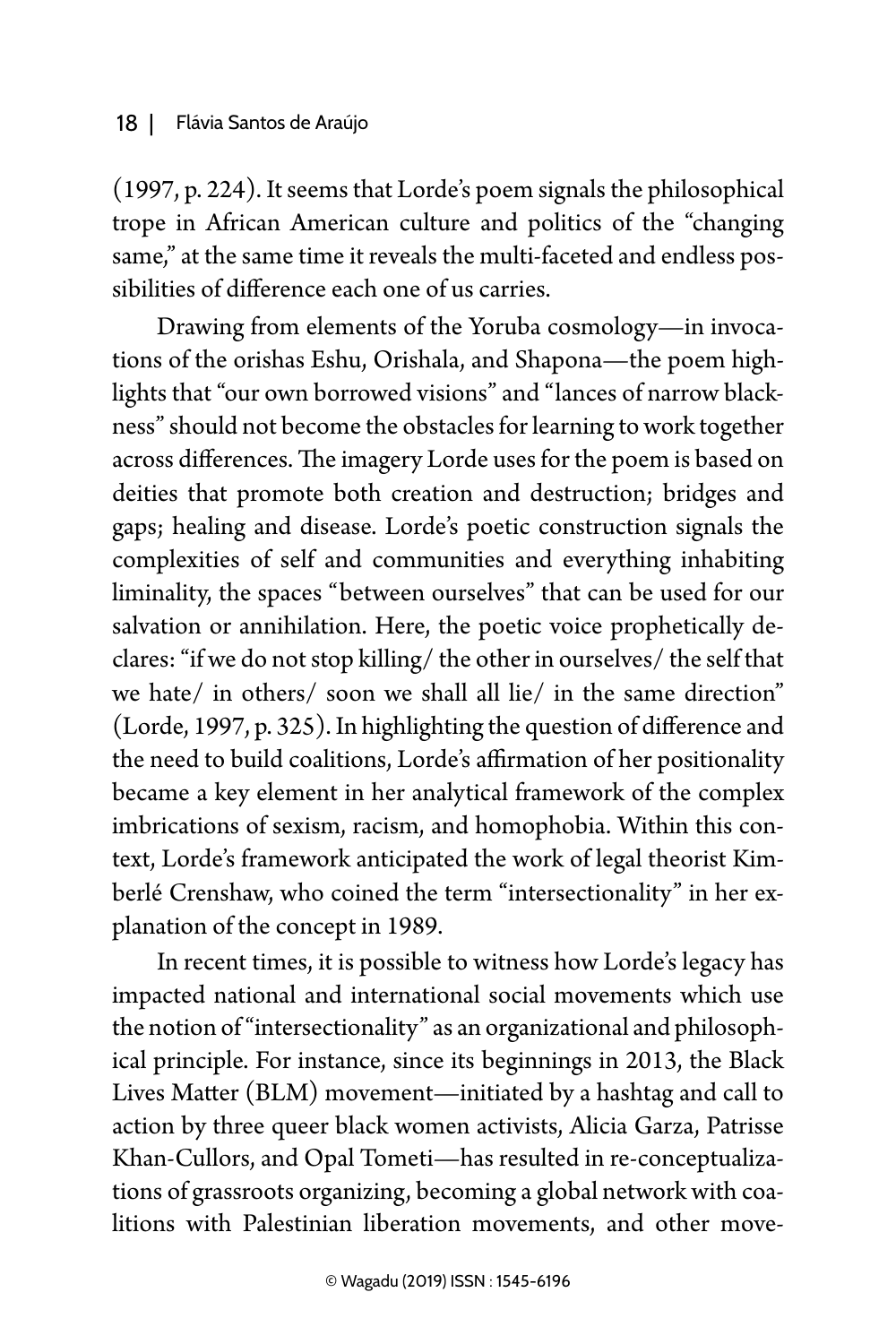ments against state-sanctioned violence and anti-black systemic discrimination. In her memoir *When They Call You a Terrorist: A Black Lives Matter Memoir* (2018), Patrisse Khan-Cullors highlights how, at age14, reading Audre Lorde provided her "a feeling of connection and spirit…a center to find myself," when everything else around her seemed to impose a judgement (if not a punishment) for being black, for being a woman, for being queer (2018, p. 71-3). Khan-Cullors continues to explain how Lorde's vision of oneness provided her perspective and excitement about "becoming my truest self "—a legacy in the philosophical framework of Lorde's notion of embodied differences. This acknowledgement seems to resonate with the BLM movement at-large as a queer- and transgender-affirming network, guided by principles of collectiveness, globalism, empathy, and love. In its statement, the movement emphasizes: "we acknowledge, respect, and celebrate differences and commonalities" ("What We Believe," BLM web), which is a reverberation of what Lorde has affirmed in "Age, Race, Class, and Sex: Women Redefining Difference":

Certainly there are very real differences between us of race, age, and sex. But it is not those differences between us that are separating us. It is rather our refusal to recognize those differences, and to examine the distortions which result from our misnaming them and their effects upon human behavior and expectation (2007d, p. 115).

Other contemporary social movements, such as Say Her Name, engage with the struggle to end anti-black violence, expanding its scope and explicitly addressing intersectionality of gender, class and disability that play out on black women's and girls' bodies. In a recent article in *Yes! Magazine,* Kristin Moe outlines a picture of current organizations that uses the concept of intersectionality not only to identify "the interactions between different forms of oppression,"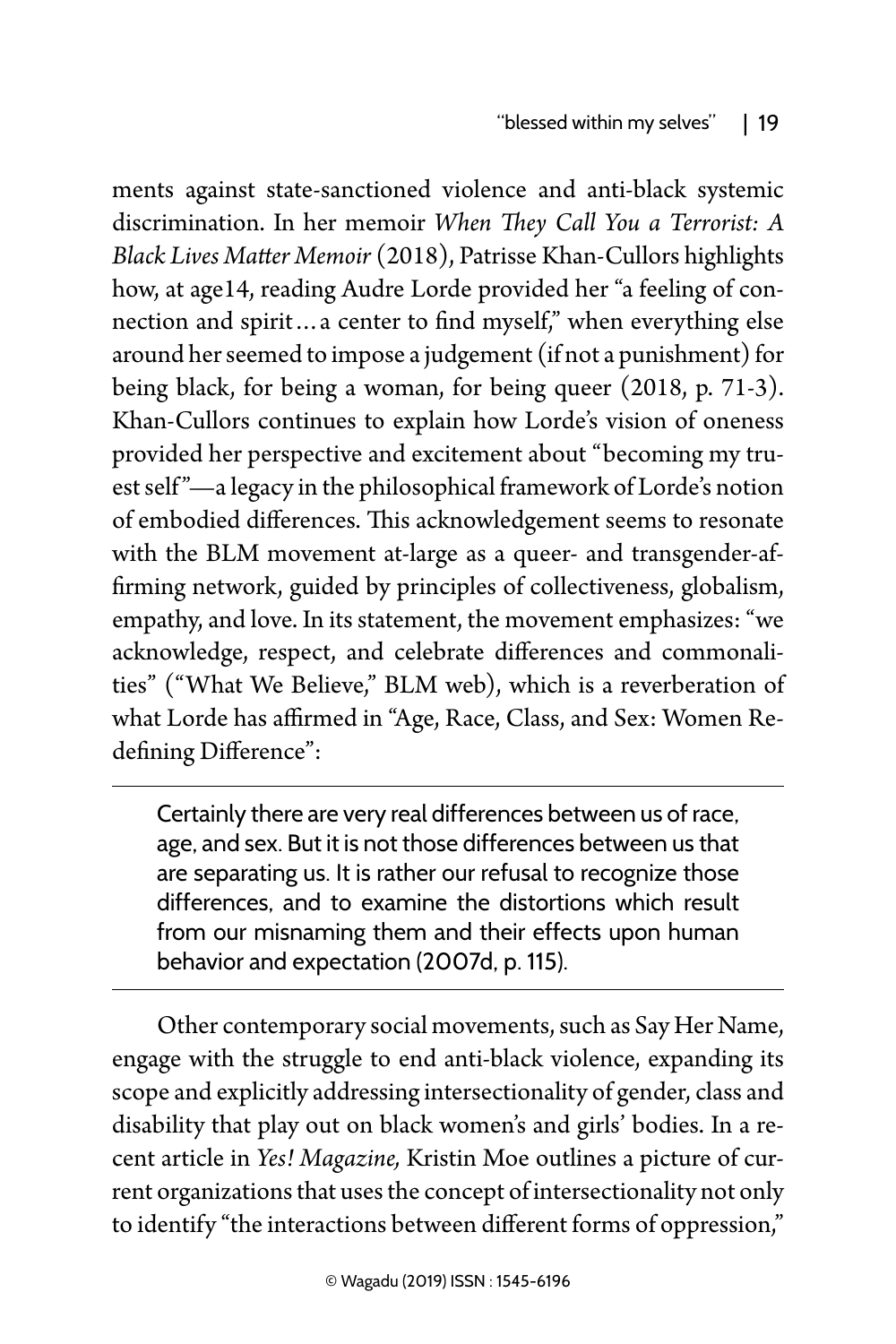but also "a way of describing the solution" (2014). Among the organizations cited by Moe, one can see the extension of issues they address and the extension to which they maximize the use of social media to build alliances and foster visibility. Moe's article cites, for instance, the Movement Generation Justice and Ecology Project (Oakland, CA) and the youth-led social and environmental justice organizations at Power Shift Network.

The guiding principles of such movements and organizations reflect aspects of the intersectional work black queer feminists, such as Lorde and those of the Combahee River Collective, committed themselves to developing decades earlier. In fact, Lorde's considerations of the question of difference and structures of power debunked the falsehood behind the notion of what she called "hierarchy of oppression." Lorde recognized that any attacks on black people of the diaspora and on women were intrinsically connected with the subjugation of other marginalized populations by a system all of us in society contribute to sustain, in one way or another. In wrestling with what Angela Davis has termed "the indivisibility of justice," Lorde launched questions that take us beyond theory: "I ask myself as well as each one of you, exactly what alteration in the particular fabric of my everyday life does this connection call for?… In what way do I contribute to the subjugation of any part of those who I define as my people?" (2007f, p. 139). One of the tools she used to respond to those incisive questions was the poetic language, for "Poetry is the way we help give name to the nameless, so it can be thought" (2007a, p. 37).

## The Word of Our Lorde: The Power of Language and the Uses of the Erotic

As a poet, Lorde was profoundly committed to the use of language—its effects and affect. In particular, Lorde's understanding that language should be used as revelation gives evidence to a com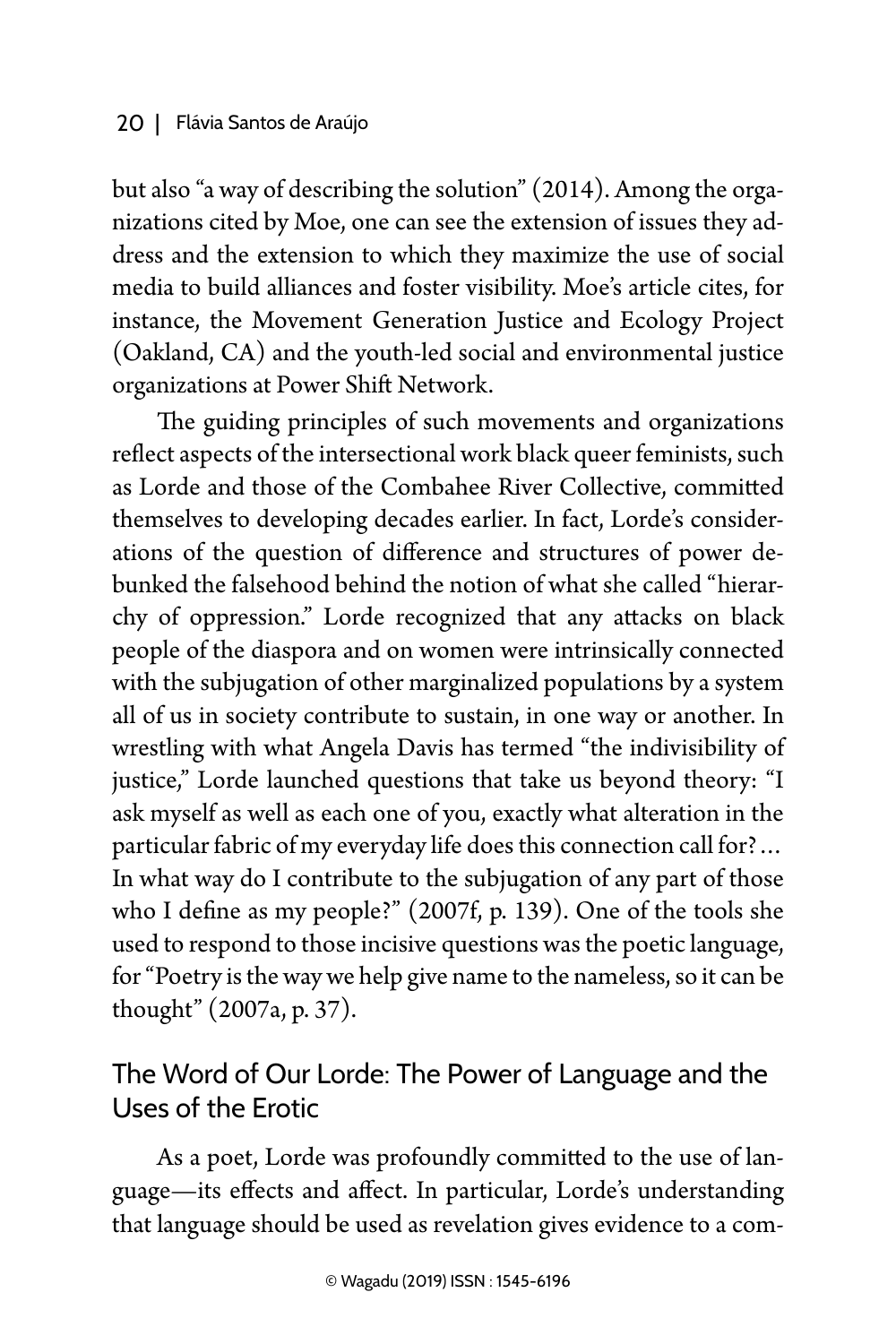mitment to speaking truth to power, "… even at the risk of having it bruised or misunderstood" (2007b, p. 40). This commitment is also situated within the context of Lorde's dealing with the probability of cancer and breast surgery—both of which were confirmed at different moments of her life. As a cancer survivor, Lorde became even more aware of the urgency of speaking her truth: it seemed there was never enough time; that poetry, as life, was embedded in a profound sense of immediacy, which shifted her perspective over and relationship with her fears (of rejection, neglect, backlash, and pain). In her 1977 address in Chicago, Lorde's conclusion was as simple as it was profound: "I was going to die, if not sooner then later, whether or not I had ever spoken myself. My silences had not protected me. Your silence will not protect you" (2007b, p. 41). The implications of that conclusion are complex and ever-changing. In her essay/speech, Lorde herself offered another set of questions that generations of feminist activists and intellectuals have been grappling with all along; those questions felt as urgent then as they do now: "What are the words you do not yet have? What do you need to say? What are the tyrannies you swallow day by day and attempt to make your own, until you will sicken and die of them, still in silence?"  $(2007b, p. 41)$ .

Two central pillars sustain Lorde's poetic project. First, the idea of poetry as "illumination": a source of light over "those ideas by which we pursue our magic and make it realized" (2007a, p. 36). Thus, Lorde's poetry is, in many ways, shining light to those ideas she theorized about in her intellectual work—the connections are often seamless. The second pillar of Lorde's poetic work is the role of the poet as the nurturer of that source of light: the "Black Mother within each one of us"; the visionary who dares to use language to charter that "revolutionary demand, the implementation of that freedom" (2007a, p. 38). In that sense, Lorde's poetry-making is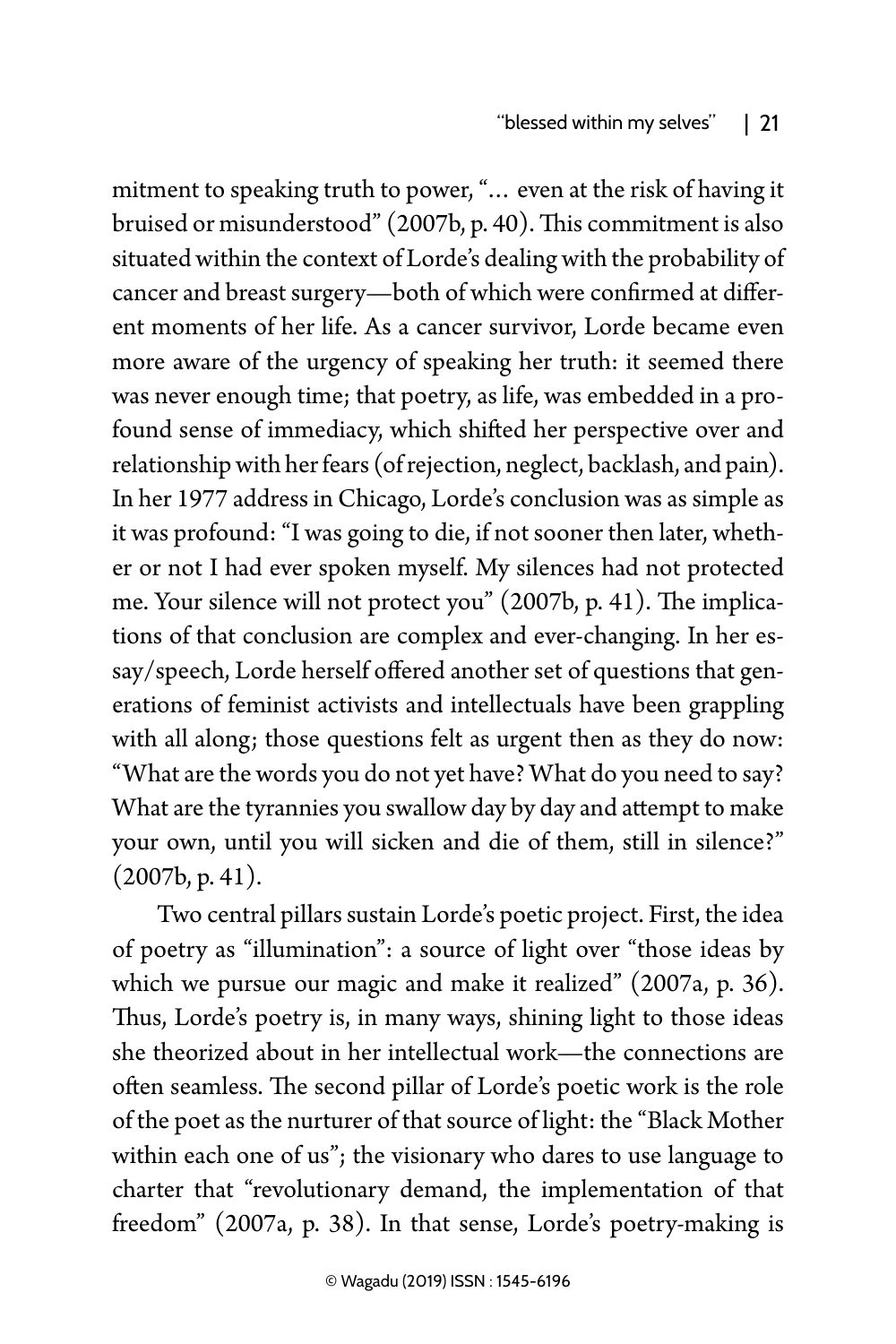deeply interlaced with her sense of self; her impulse for social change; and her political existence in the face of annihilation.

The urgency in Lorde's demand for breaking silences and taking action is iconically present in her poem "A Litany of Survival" (first published in *The Black Unicorn*). The poetic structure mimics as a prayer in a call and response format— as the title suggests with a series of invocations, and invites the repetition of the central verse: "We were never meant to survive" (Lorde, 1997, p. 255). In a kind of interpolation, in-between the repetition of such verse, the poetic voice juxtaposes this statement with contradictory truths about the survival of "those of us standing upon the constant edges of decisions/ crucial and alone/ … imprinted with fear" (Lorde, 1997, p. 255). The poem becomes, therefore, a reminder of the strength and resilience of "those of us who cannot indulge/ the passing dreams of choice"; an invocation to resistance when "the heavy-footed hoped to silence us" (Lorde, 1997, p. 255). Finally, more than a humble supplication to the Lord's intervention, our Lorde's litany relies heavily on the inner power that "can breed futures"— the "instant" and "triumph" of breaking all the silences, in spite of fear.

Without a doubt, Audre Lorde's inquiries were inscribed within a tradition of black women's intellectual questioning of the ways black communities, leaders, and movements reproduce patriarchal modes of social life. Before Lorde, black women intellectuals and activists such as Sojourner Truth, Harriet Tubman, Anna Julia Cooper—among others—questioned what it means to be racially marked black and gendered female within the U.S. social, economic, and political fabric. This legacy has sparked deeper inquiry into the sexual roles assigned to black women, which follow the very patriarchal formulas of exploitation and control the black liberation struggle should dismantle. The socio-cultural contexts of regulation of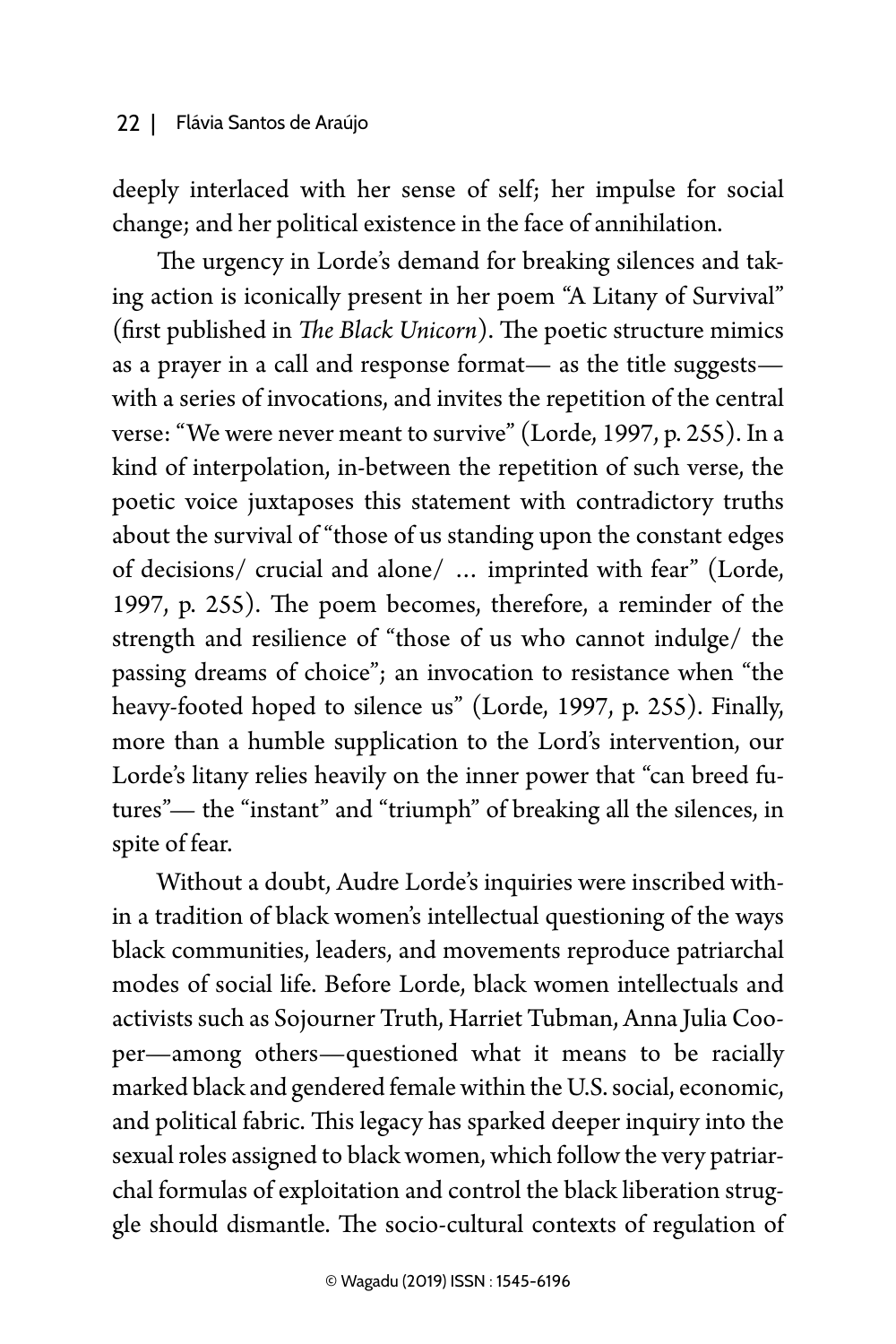black women's bodies in the diaspora become highly significant in Audre Lorde's intellectual and poetic work. Her essay "The Uses of the Erotic: The Erotic as Power" represents an important theorizing tool that helps re-define the ontological and epistemological meanings of black women's erotic power not only in the context of the U.S., but also across the African diaspora. Lorde's appreciation of that inner source of power—historically, privately, and publicly misused and abused—aims at bringing to light the erotic as "a well of replenishing and provocative force to the woman who does not fear its revelation, nor succumb to the belief that sensation is enough" (2007c, p. 54).

It is crucial to note, therefore, that Lorde conceives the notion of the erotic as an element of women's inner life—a "well" dug into the depth of one's interiority—available to be explored on one's own terms, at the service of one's own liberation (and here, Lorde is particularly addressing women of color and lesbian women). Conceived as such, Lorde's theoretical framework for the erotic as an inner source of power is, in and of itself, a radical philosophical concept. In tits radicalism, Lorde's erotic challenges the longstanding dichotomy between mind/rationality and body/emotionality, determined by the Western philosophical traditions of the Enlightenment, such as the Kantian notion that the mind shapes and structures human experiences. For Lorde, the erotic is "the energy to pursue genuine change within our world"; it is the "nurturer or nursemaid of all our deepest knowledge" (2007c, p. 56). Within that framework, the erotic is as political as it is personal; it is as physical as it is spiritual; it is, at the same time, a resource for self-empowerment and a catalyst for collective change. That is why women empowered by what Lorde conceived as the erotic are so "dangerous" to those systems that oppress them. The erotic remains a source of power for women to regain the courage to explore, with honesty, our deepest feelings and, by doing so, we become less willing to ac-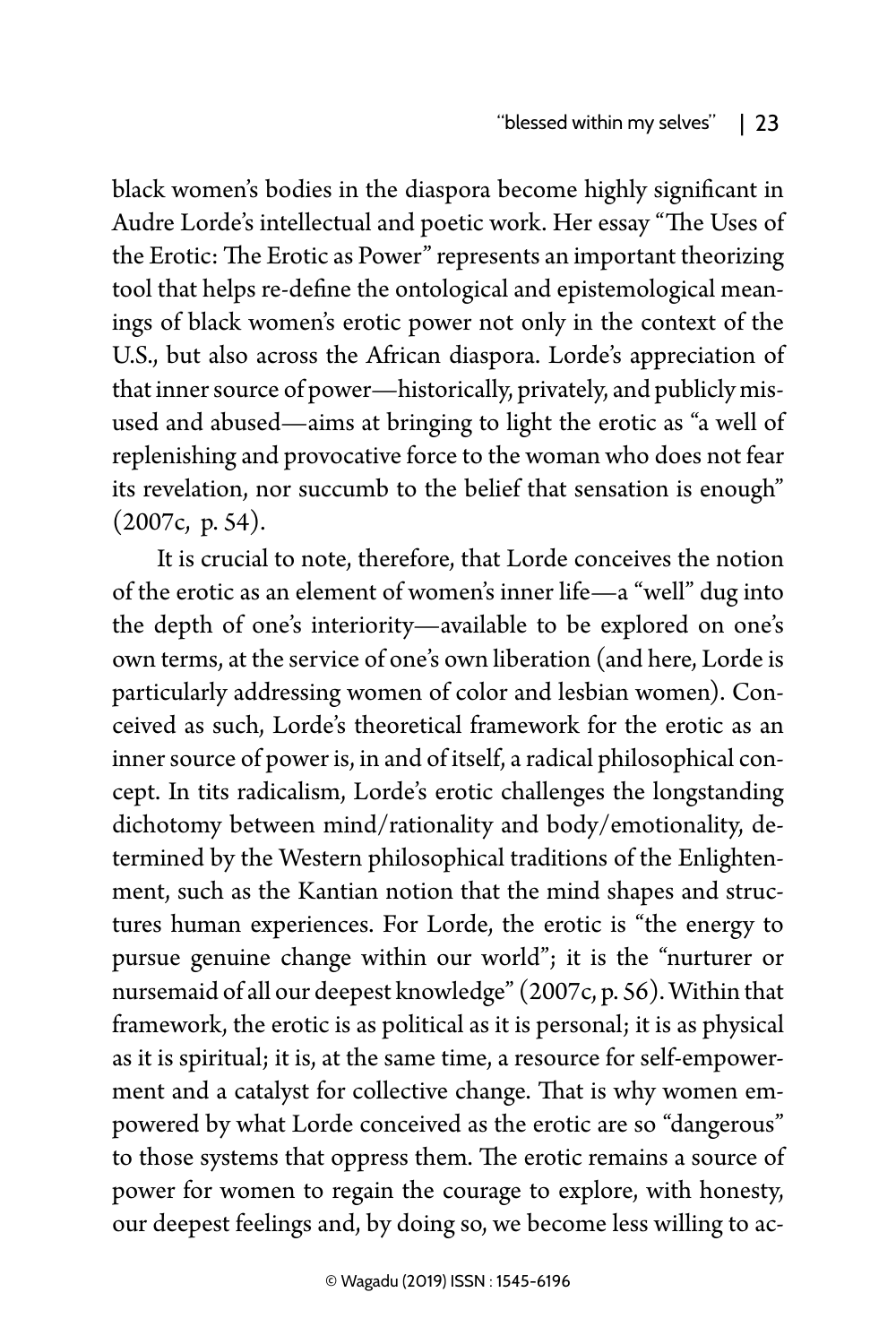cept the terms offered by an oppressive system that render us powerless and voiceless (2007c, p. 56). As Kevin Quashie has highlighted, "This philosophical declaration collates true knowing with embodiment, a thesis that reassures Lorde's celebration of self-centeredness earlier in the book" (2018, p. 75).

Audre Lorde's deliberate portrayal of eroticism—a woman-centered eroticism, to be more precise—extends to the notion of community building and partnership. Sensuality and sexual desire are included in that notion, but these are not exclusive elements of the ways women build alliances with one another. In *The Black Unicorn*, Lorde's vision of the erotic as transformative power is imprinted in several poetic constructions that depict scenarios of profound bonds among women in female manifestations of spiritual and political strength. In the poem "Woman" (Lorde, 1997, p. 297), for instance, the female body becomes the imagined and desired sanctuary where material and immaterial needs can be met: "…where I plant crops/ in your body/ an endless harvest." The specificity where this "house like a haven" can be built—"a place between your breasts"—connects with notions such as shelter, nurture, and care, all of which may also relate to the idea of motherhood or a female protective figure. But this precious haven of abundance also harbors a beautiful, rich and profound erotic image. The cultivated body of the "woman" becomes the fertile soil from which gemstones are harvested ("where the commonest rock/ is moonstone and ebony opal"), nourishing the poetic subject with pleasure and satisfaction: "giving milk to all of my hungers/ and your night comes down upon me/ like a nurturing rain".

In fact, in *The Black Unicorn*, Lorde consistently renders images related to planting, gardening, and cultivating the land to refer to cycles, seasons, and changes in the quality of relationships with different female figures. For instance, in the poem "In Margaret's Gar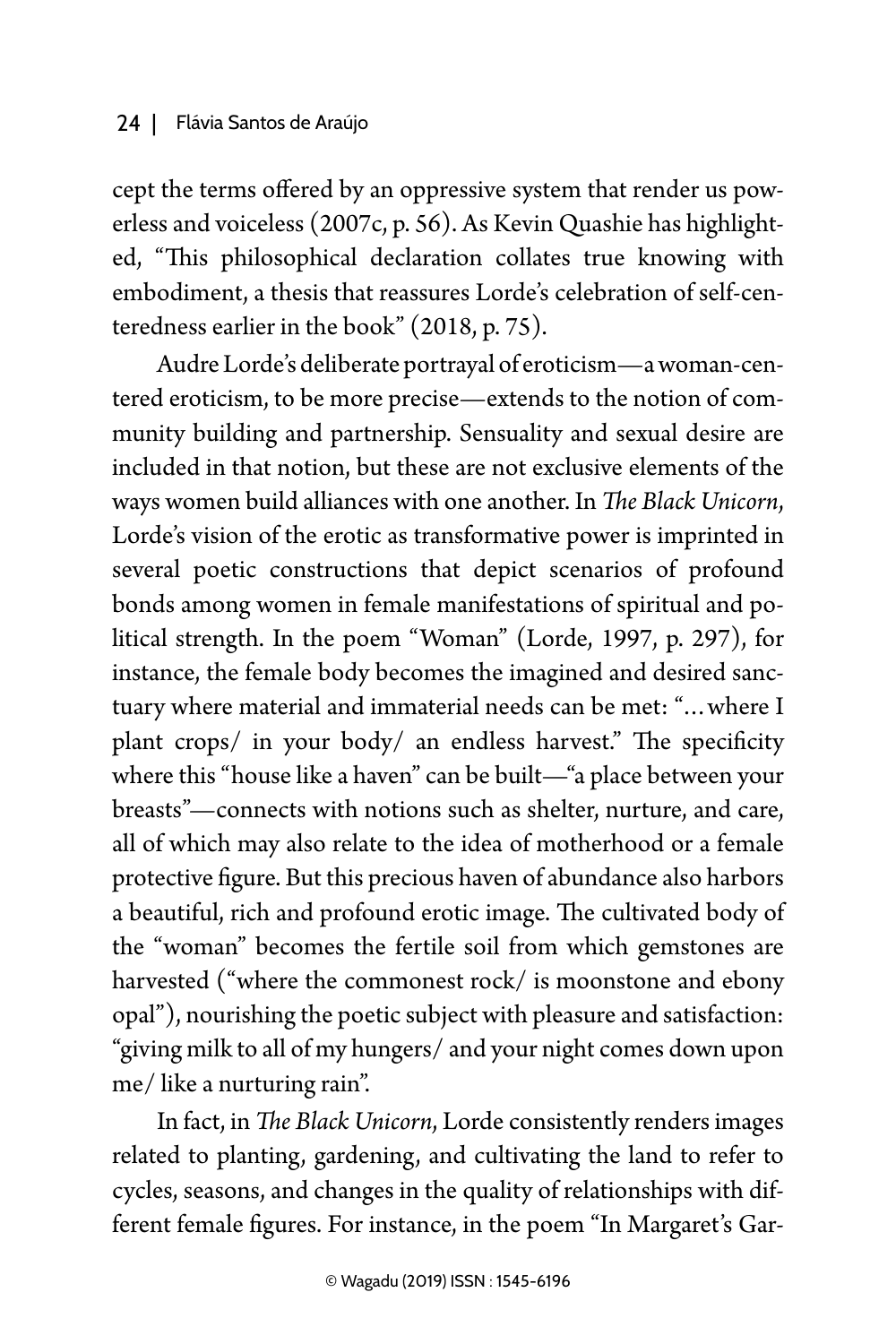den" (Lorde, 1997, p. 268-9), the passing of time is mirrored by how the poetic subject witnesses the transformations in the inner and outer life of a "sister." Those inner and outer transformations are reflected in the ways Margaret's garden is perceived by the poetic subject: a physical and political growth that cycles through blooming season when "protest sprang"; to a "new garden of strong smells" and "aloneness"; to the mourning of "the innocence of beginnings." The kind of complicity and intimacy that enables the poetic subject to see and feel her "sister" throughout three cycles of emotional state—blooming, in solitude, and in grief—are sustained by the erotic energy invested in this relationship over time, as described by Lorde: a resource "firmly rooted in the power of our unexpressed or unrecognized feeling" (2007c, p. 53). With the same dedication one tends to a garden in all its newness and beginnings; challenges and shifts; in its waiting and trying times, the poetic subject declares to her sister a profound commitment to their ever-changing connection—a declaration that comes full circle in the final lines of the poem: "I feel your sadness/ deep in the center of me." The poem, thus, becomes a declaration of a witness in full recognition of her sister's most private struggles and feelings. In this relationship between sisters, the poetic subject evokes an exchange embedded in feeling one another, which is, indeed, knowing one another. The mutual knowledge depicted here is only available through the quality of this exchange—through the use of the erotic as "the nurturer or nursemaid of all our deepest knowledge" (2007c, p. 56).

Cautiously, Farah Jasmine Griffin reminds us that Lorde's notion of the erotic is "an important but problematic site of reclamation for black women" (1996, p. 526). Griffin acknowledges Lorde's pioneering perspective in black feminist criticism—one that claims the erotic as a foundation for resistance. However, for Griffin, unless the historical legacy by which the black female body has been constructed as "over-sexed" is confronted, "it is almost impossible to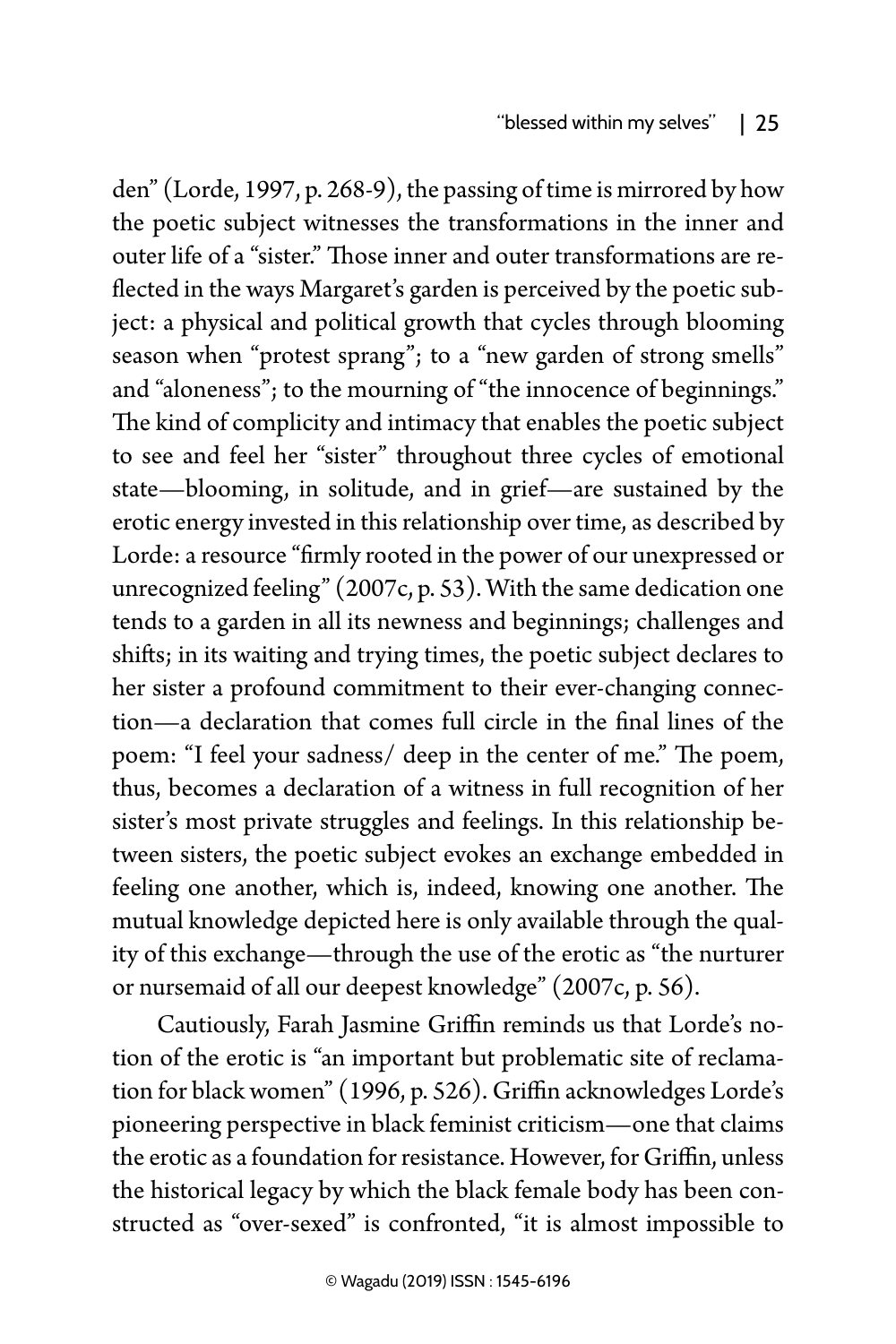construct an alternative that seeks to claim the erotic and its potential for resistance" (1996, p. 526). I agree with Griffin's assessment, but I argue that this confrontation is already ingrained in Audre Lorde's rendition of the erotic. In transforming the black female body and liberating the erotic as a source of power and knowledge, Lorde's conceptualization performs an action of re-definition of what eroticism can be; how it can be used on one's own terms, at the service of one's own well-being, and repurposed to social transformation and community healing. Or as Lorde explains: "…allowing that power to inform and illuminate our actions upon the world around us, then we begin to be responsible to ourselves in the deepest sense" (2007c, p. 58).

Indeed, black women's bodies have been historically defined within paradigms of impurity, deviant desire, or ungoverned sexual impulse (Spillers, 1987; Omolade, 1995; Collins, 2005). Lorde's conceptualization of the erotic dismantles those paradigms primarily by centering black women themselves as the agents of their own bodies and desires. Moreover, Lorde's notion of the erotic as power cannot be confined to the realm of sex or pornography. The domain of the pornographic represents a reductive, manipulative, and trivialized idea of "plasticized sensation" (2007b, p. 53). Limited to the idea of sex, the erotic is made into immediate sensation that does not account for other vital areas of our lives—our work, our capacity for joy, our sense of self, our pursuit of happiness in community.

Different from those historical distortions of the black female body, what we see in Lorde's work is the use of images that evoke the erotic force as a political and poetic source for empowerment: a force nurtured by a desire for a world truly transformed, where our differences are not used to separate us. Visionary black women of the diaspora have long dreamed that another world is possible. From Audre Lorde to Marielle Franco—and many others before them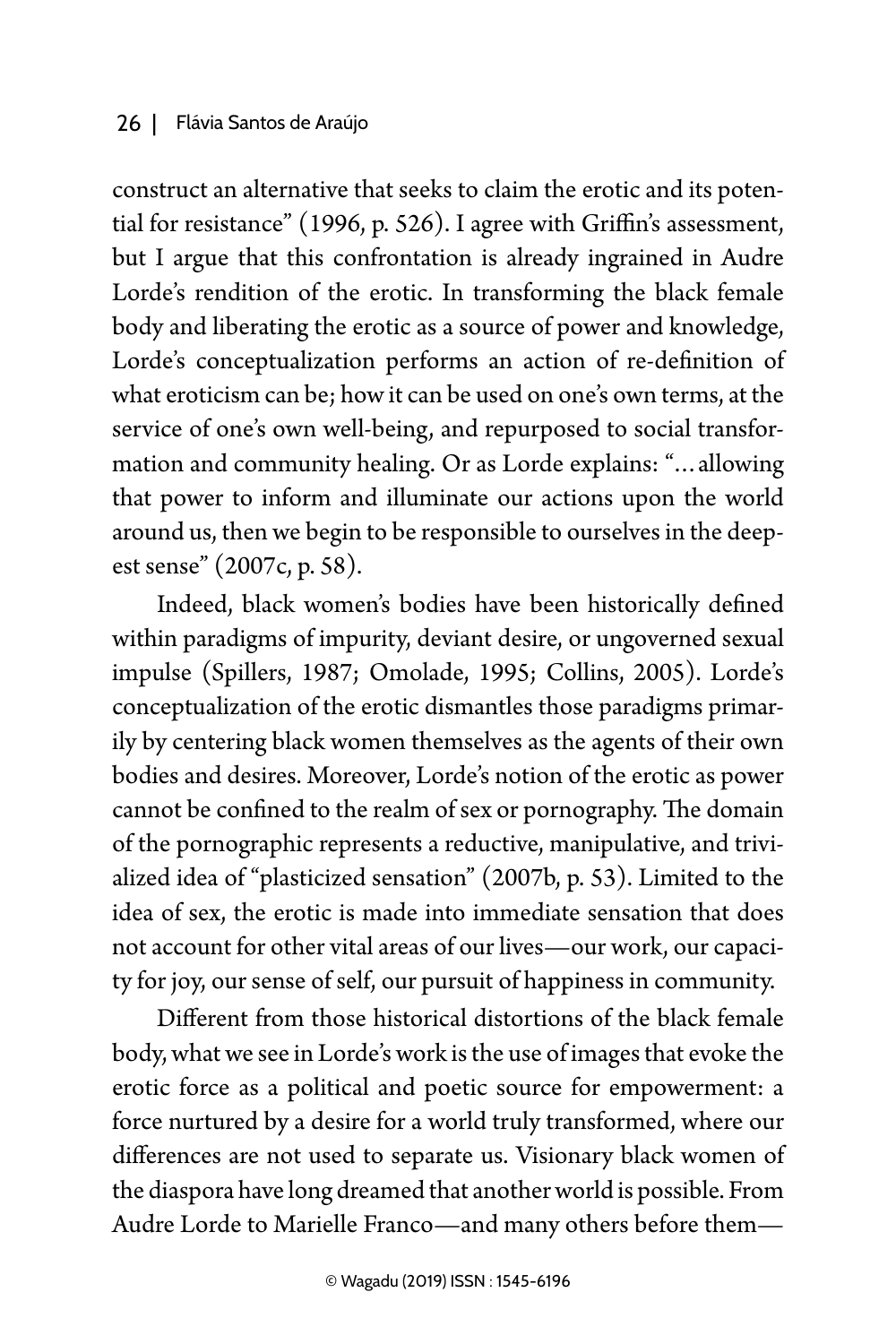black women of the diaspora have been in the forefront of change, working hard to make that other world come true, sometimes even paying with their lives. Like Lorde, Franco gathered all those intersections of being multiple in the world. It is no wonder she turned to Lorde's vision to echo her desire for liberation of all of our chains.

## A Final Blessing

Lorde's (re)imaginings of the world—her prophetic visions contemplate the possibility of using difference to create another way to understand power: one that considers liberation within the intersections of multiple ways of being; a liberation that is as physical as it is intellectual and spiritual. As the bridge of our differences, the erotic enables us to want and create a world that includes all of us in our whole selves. In the 1970s, Lorde highlighted that it is, indeed, our inability to recognize, accept, and celebrate our differences that is the main factor that brings us apart. For the warrior poet, the obstacle relies in our tendency to see difference as threatening rather than an enriching dynamic of human force. As a framework, Lorde's prophetic vision—one that is born within a larger context of black diasporic feminist imaginary—teaches us crucial lessons on the decolonial practices and methods embedded in black women's intellectual and artistic work.

As the world currently faces the retrenchment of fascist-like ideologies of hatred and authoritarianism; as we now see the imposition of policies that criminalize forms of existence considered outside of the norm; Lorde's remarks seem as relevant today as they were in the past. For that reason, I want to conclude by evoking Lorde's imagery of fragmentation in her poem "Outside" (1997, p. 279-80)*.* In doing so, I also invoke Lorde's prophetic vision of a world that acknowledges all of our differences and contradictions, but that, at the same time, is able to wrap us all in an embrace. In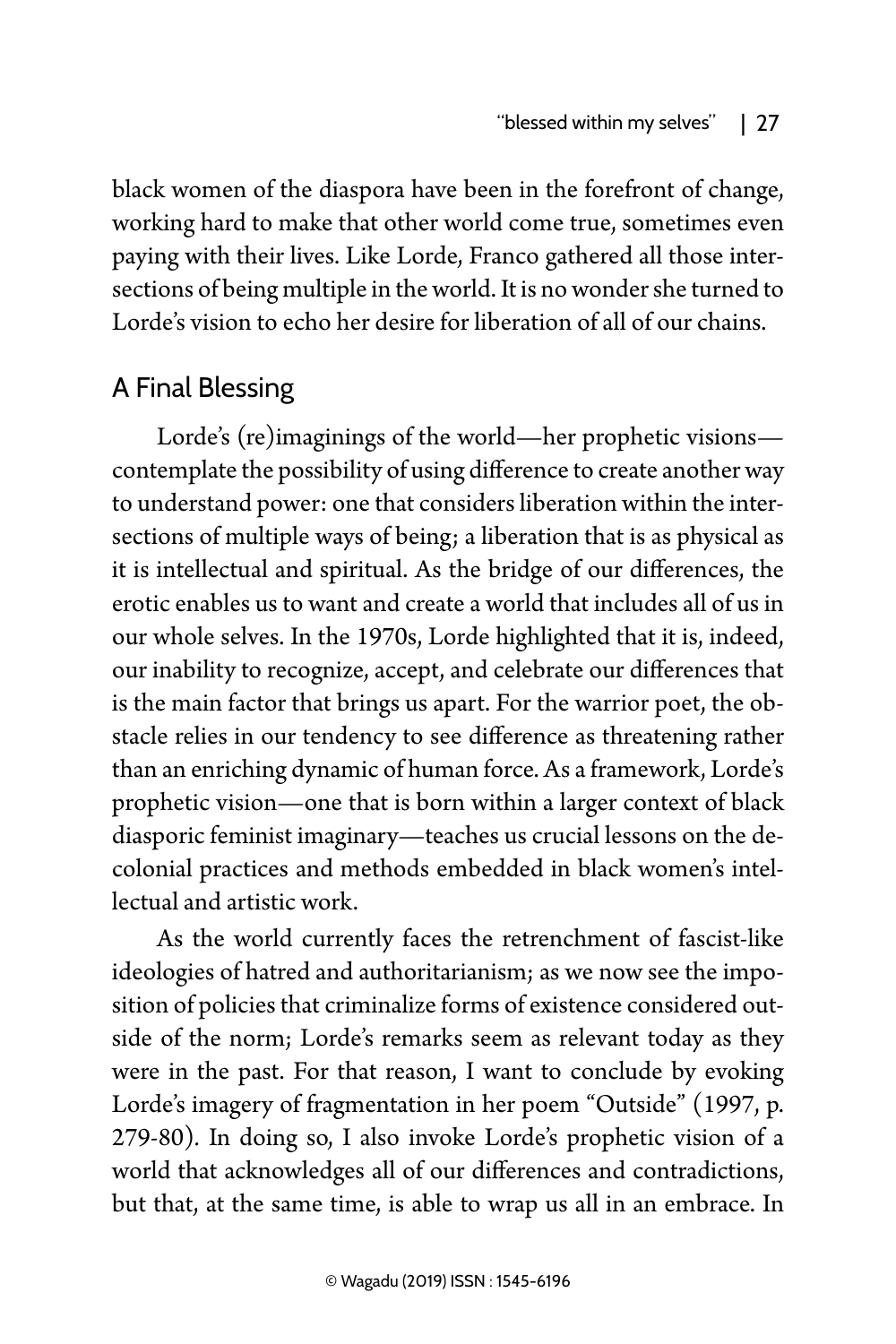concluding, I make this prophetic poem my offering at the crossroads of difficult times; when hope becomes (almost?) an impossibility on the face of death and destruction. Like an *ipadê* in *Candomblé* (an offering to the Eshu at the beginning of religious rituals), my offering symbolizes my own desire (a prayer?) for another world—one that is envisioned in Lorde's prophecies.

The poem chronicles the poetic subject's journey from a childhood of "genuine confusion" into the development of a sense of indivisible "parts," "images,","shapes," "pieces," and "faces." Here, as the title of the poem suggests, the poetic subject embodies a fragmented self whose image does not fit in any pre-assigned frame. However, Lorde's poetic subject seems to embrace the notion of the outsider as a strategy that enables self-naming and self-definition. Despite growing up in a "genuine confusion" generated by racial stereotypes, according to which "all things natural are strange," the poetic subject recognizes her own difference, her blackness, as the "marrow meaning meat" of her "bones confusion." Marked by a questionable blackness of a mixed-race heritage ("mother bright and a father brown"), the outsider in Lorde's poem adopts a position of vulnerability as the very strategy to build one's own sense of self from a deep desire for self-recognition, self-acceptance, and self-love: "…and the pieces I stumble and fall over/ I still record as proof that I am beautiful/…for most of all I am blessed within my selves."

From a voluntary exposure of the tender parts of the self, Lorde's poetry, as well as her intellectual work, is constantly reclaiming that liminal space as a location of self-empowerment where fragmentations and dislocations are actually part of the whole, materialized in the very existence of the body. Lorde's prophetic vision reminds us of what it means to be "outside": it simply means to be human, complex, multiple and yet whole. And isn't that a kind of blessing?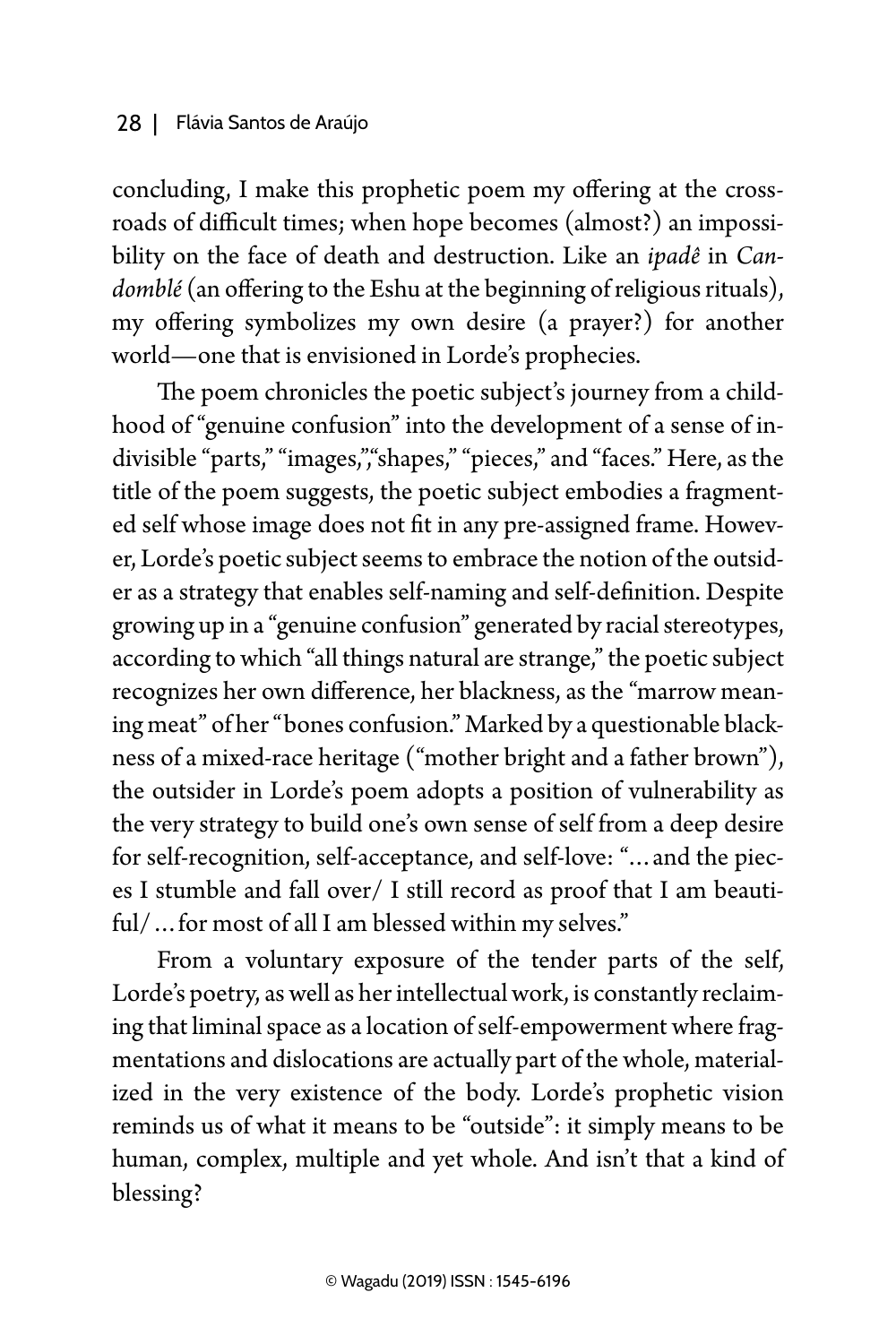#### **References**

- Araújo, F. S. (2018). Marielle, Presente! *Meridians: feminism, race, transnationalism 17*(1), 207-211. https://muse.jhu.edu/article/706752
- Betsch, J. C., Guy-Sheftall, B. (2014, February 27). Audre Lorde and Spelman College. *The Feminist Wire*. Retrieved from https://thefeministwire.com/2014/02/audre-lorde-spelman-college
- Caldwell, K. L., Paschel, T. S., Perry, K., Smith, C. (2018, March 23). On the Imperative of Transnational Solidarity: A U.S. Black Feminist Statement on the Assassination of Marielle Franco. *The Black Scholar*. Retrieved from https://www.theblackscholar.org
- Cervenak, S. J. *Wandering: Philosophical Performances of Racial and Sexual Freedom.* Durham/London: Duke University Press, 2014.
- Clarke, C. (2000). The Failure to Transform. In. Barbara Smith (Ed.), *Home Girls: A Black Feminist Anthology* (pp. 197–208). New Brunswick: Rutgers University Press.
- Collins, P. H. (2005). *Black Sexual Politics: African Americans, Gender, and the New Racism*. New York: Routledge.
- Combahee River Collective: A Black Feminist Statement*.* (1979). *Off Our Backs 9*(6), 6-8. http://www.jstor.org/stable/25792966
- Davis, A. (2019, January 9). Statement on the Birmingham Civil Rights Institute. Retrieved from https://www.facebook.com/notes/angela-davis
- Enszer, J. R. (2018). *Sister Love: The Letters of Audre Lorde and Pat Parker 1974-1989*. New Haven, CT: A Midsummer Night's Press.
- Griffin, F. J. (1996). Textual Healing: Claiming Black Women's Bodies, the Erotic and Resistance in Contemporary Novels of Slavery. *Callaloo 19*(2), 519-536. http://www.jstor.org/stable/3299218
- Hall, J. W. (Ed). (2004). *Conversations with Audre Lorde*. Jackson: University Press of Mississippi, 2004.
- Lorde, A. Letter to Gloria Joseph. (1978, January 11). Audre Lorde Papers; 2; 1.1.045A; Spelman College Archives.
- Lorde. A. (1997). *The Collected Poems of Audre Lorde.* New York, NY: W. W. Norton & Company, Inc.
- Lorde. A. (2007a). Poetry Is Not a Luxury. In *Sister Outsider: Essays and Speeches* (pp. 36-39). New York: Crossing Press.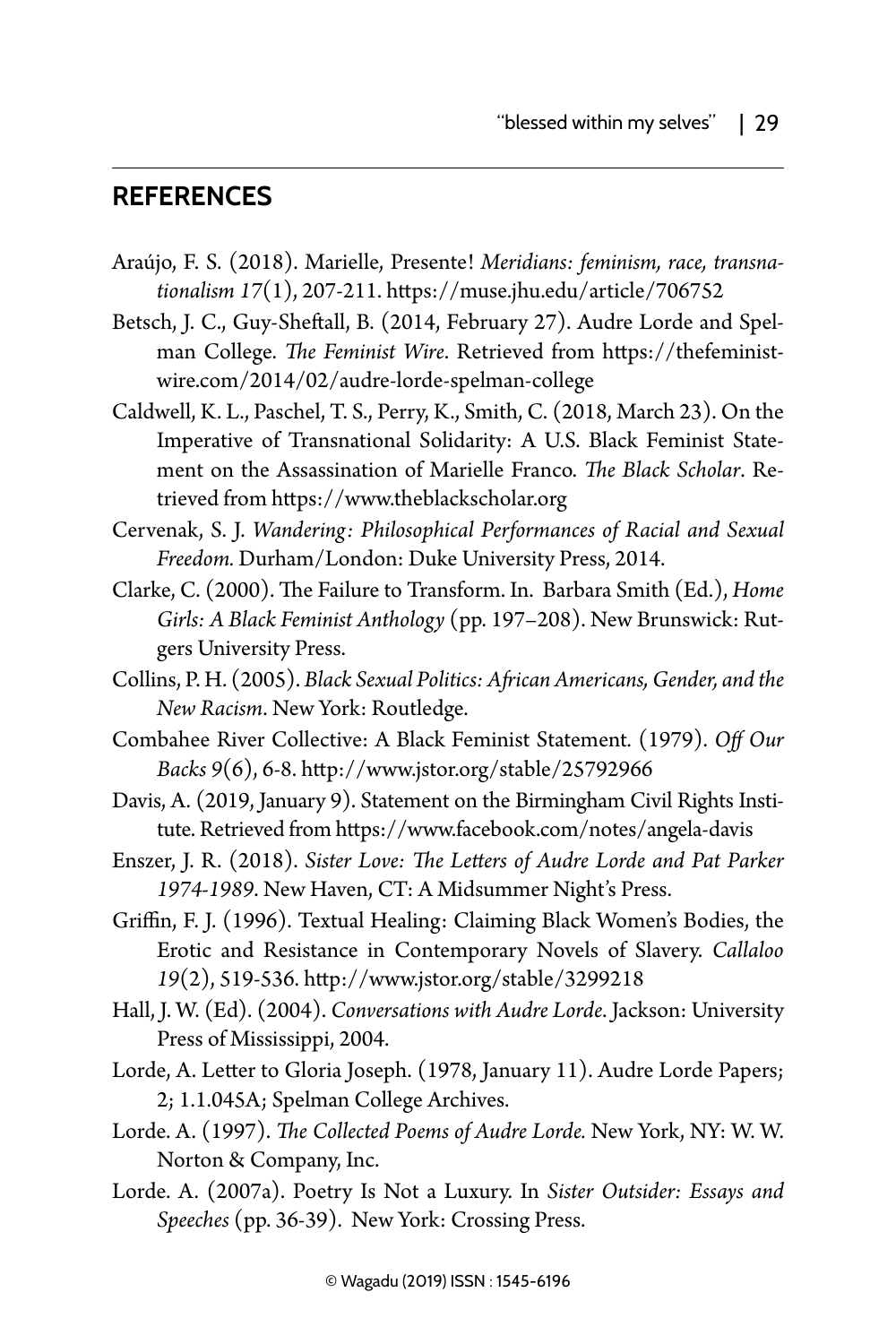- Lorde. A. (2007b). The Transformation of Silence into Language and Action. In *Sister Outsider: Essays and Speeches* (pp. 40-44). New York: Crossing Press.
- Lorde. A. (2007c). The Uses of the Erotic: The Erotic as Power. In *Sister Outsider: Essays and Speeches* (pp. 53-59). New York: Crossing Press.
- Lorde. A. (2007d). Age, Race, Class, and Sex: Women Redefining Difference. In *Sister Outsider: Essays and Speeches* (pp. 114-123). New York: Crossing Press.
- Lorde. A. (2007e). The Uses of Anger: Women Responding to Racism. In. Audre Lorde. *Sister Outsider: Essays and Speeches* (pp. 124-133). New York: Crossing Press.
- Lorde. A. (2007f). Learning from the 60s. In. Audre Lorde. *Sister Outsider: Essays and Speeches* (pp. 134-144). New York: Crossing Press.
- Moe, K. (2014, April 4). Get Intersectional! (Or, Why Your Movement Can't Go It Alone). *Yes! Magazine*. Retrieved from https://www.yesmagazine.org
- Omolade, B. (1995). Hearts of Darkness. In. Beverly Guy-Sheftall (Ed.), *Words of Fire: An Anthology of African-American Feminist Thought* (pp. 362-378). New York: The New Press, 1995.
- Quashie, K. (2018). To Be (a) One: Notes on Coupling and Black Female Audacity. *Differences29*(2), 68–95. https://doi.org/10.1215/10407391- 6999774
- Smethurst, J. E. (2005). *The Black Arts Movement: Literary Nationalism in the 1960s and 1970s.* Chapel Hill: University of North Carolina Press.
- Spillers, H. J. (1987). Mama's Baby, Papa's Maybe: An American Grammar Book. *Diacritics 17*(2), 65–81. https://doi.org/10.1215/10407391- 6999774
- What We Believe. (n.d.). Retrieve from [https://blacklivesmatter.com/](https://blacklivesmatter.com/about/what-we-believe) [about/what-we-believe](https://blacklivesmatter.com/about/what-we-believe)